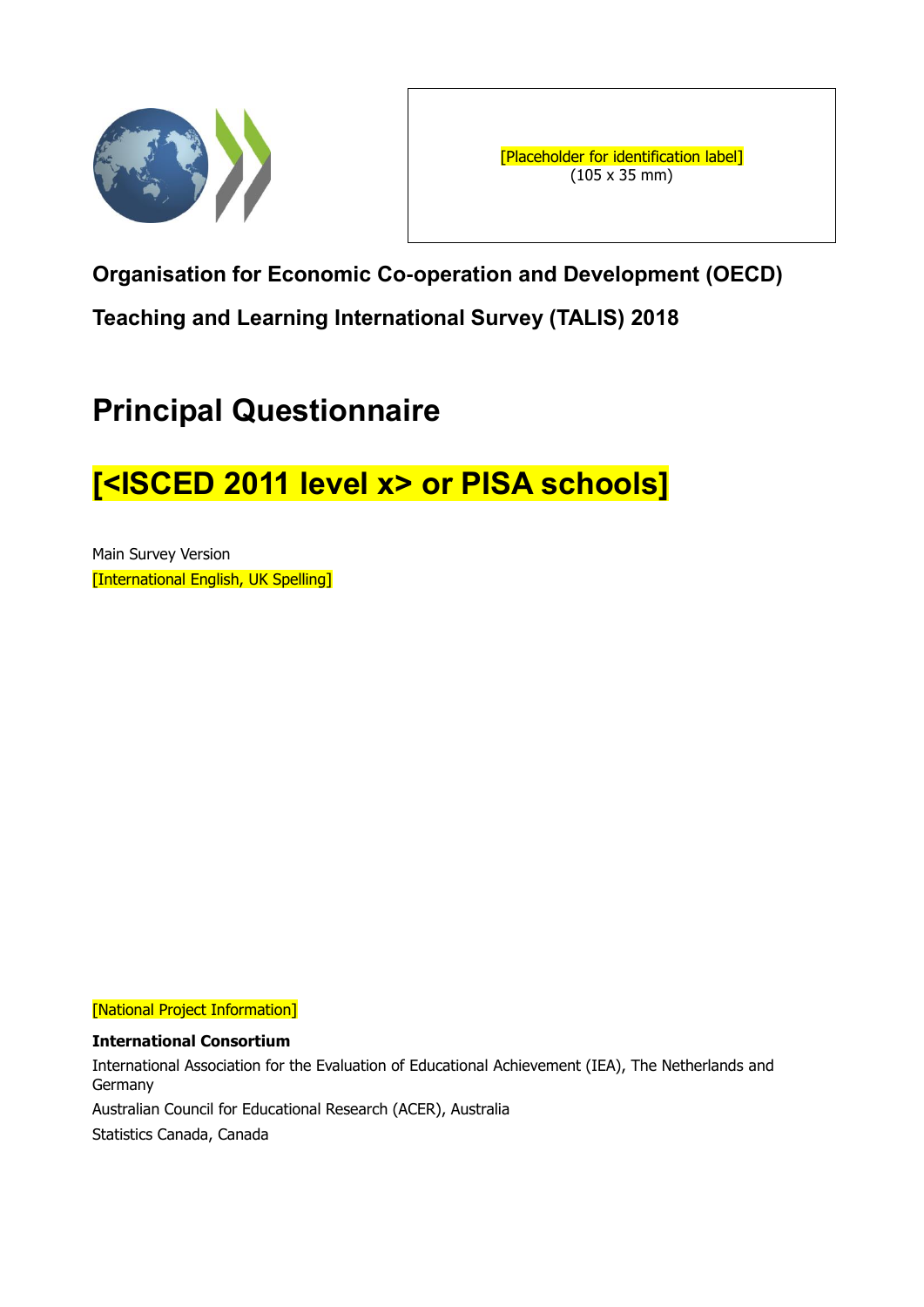# **About TALIS 2018**

The third Teaching and Learning International Survey (TALIS 2018) is an international survey that offers the opportunity for teachers and principals to provide input into education analysis and policy development. TALIS is being conducted by the Organisation for Economic Co-operation and Development (OECD). [Name of country], along with more than 40 other countries, is taking part in the survey.

Cross-country analysis of this data will allow countries to identify other countries facing similar challenges and to learn from other policy approaches. School principals and teachers will provide information about issues such as the professional development they have received; their teaching beliefs and practices; the review of teachers' work and the feedback and recognition they receive about their work; and various other school leadership, management and workplace issues.

Being an international survey, it is possible that some questions do not fit very well within your national context. In these cases, please answer as best as you can.

# **Confidentiality**

All information that is collected in this study will be treated confidentially. While results will be made available by country and, for example, by the type of school within a country, you are guaranteed that neither you, this school, nor any school personnel will be identified in any report of the results of the study. [Participation in this survey is voluntary and any individual may withdraw at any time.]

# **About the Questionnaire**

- This questionnaire asks for information about school education and policy matters.
- The person who completes this questionnaire should be the principal of this school. If you do not have the information to answer particular questions, please consult other persons in this school.
- This questionnaire should take approximately 45 to 60 minutes to complete.
- <When questions refer to 'this school' we mean by 'school': national school definition.>
- Guidelines for answering the questions are typed in italics. Most questions can be answered by marking the one most appropriate answer.
- When you have completed this questionnaire, please **[national return procedures and date]**.
- When in doubt about any aspect of the questionnaire, or if you would like more information about the questionnaire or the study, you can reach us by using the following contact details: **[National**] centre contact information, phone number and preferably e-mail address]

# **Thank you very much for your participation!**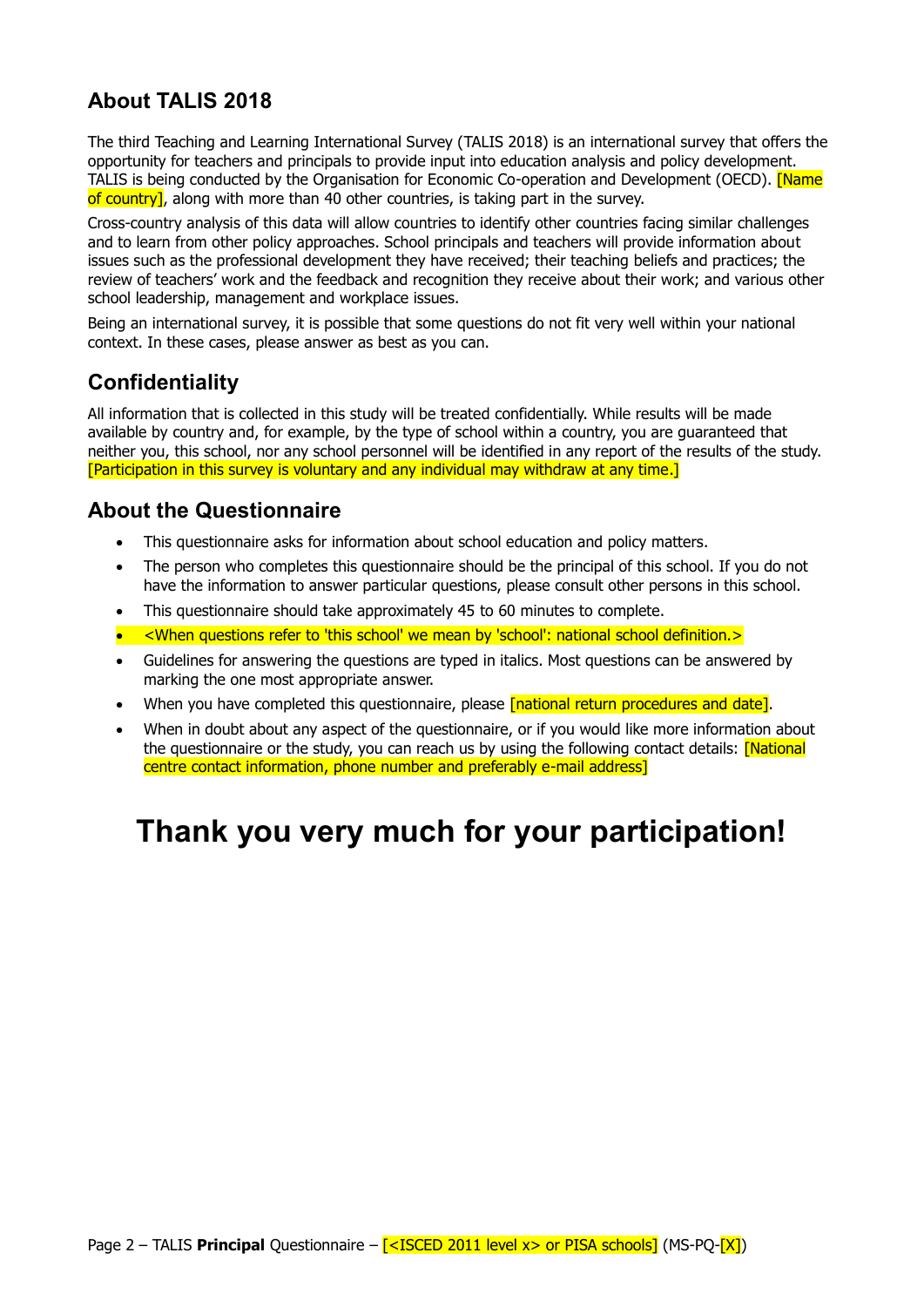# *Personal Background Information*

These questions are about you, your education and your position as school principal. In responding to the questions, please mark the appropriate choice(s) or provide figures where necessary.

# **1. Are you female or male?**

Please mark one choice.

- $\Box$ , Female
- $\Box$ , Male

#### **2. How old are you?**

Please write a number.

III Years

#### **3. What is the highest level of formal education you have completed?**

Please mark one choice.

- $\Box$ , Below <ISCED 2011 Level 3>
- $\Box$ <sub>2</sub> <ISCED 2011 Level 3>
- $\Box$  <ISCED 2011 Level 4>
- $\Box$  <ISCED 2011 Level 5>
- $\Box$ <sub>5</sub> <ISCED 2011 Level 6>
- $\Box$  <ISCED 2011 Level 7>
- $\Box$ , <ISCED 2011 Level 8>

#### **4. How many years of work experience do you have, regardless of whether you worked fulltime or part-time?**

Do not include any extended periods of leave such as maternity/paternity leave. Please write a number in each row. Write 0 (zero) if none. Please round up to whole years.

- a)  $\Box$  Year(s) working as a principal at this school
- b)  $\boxed{\phantom{a}}$  Year(s) working as a principal in total
- c)  $\Box$  Year(s) working in other school management roles (do not include years working as a principal)
- d)  $\Box$  Year(s) working as a teacher in total (include any years of teaching)
- e)  $\boxed{\phantom{a}}$  Year(s) working in other jobs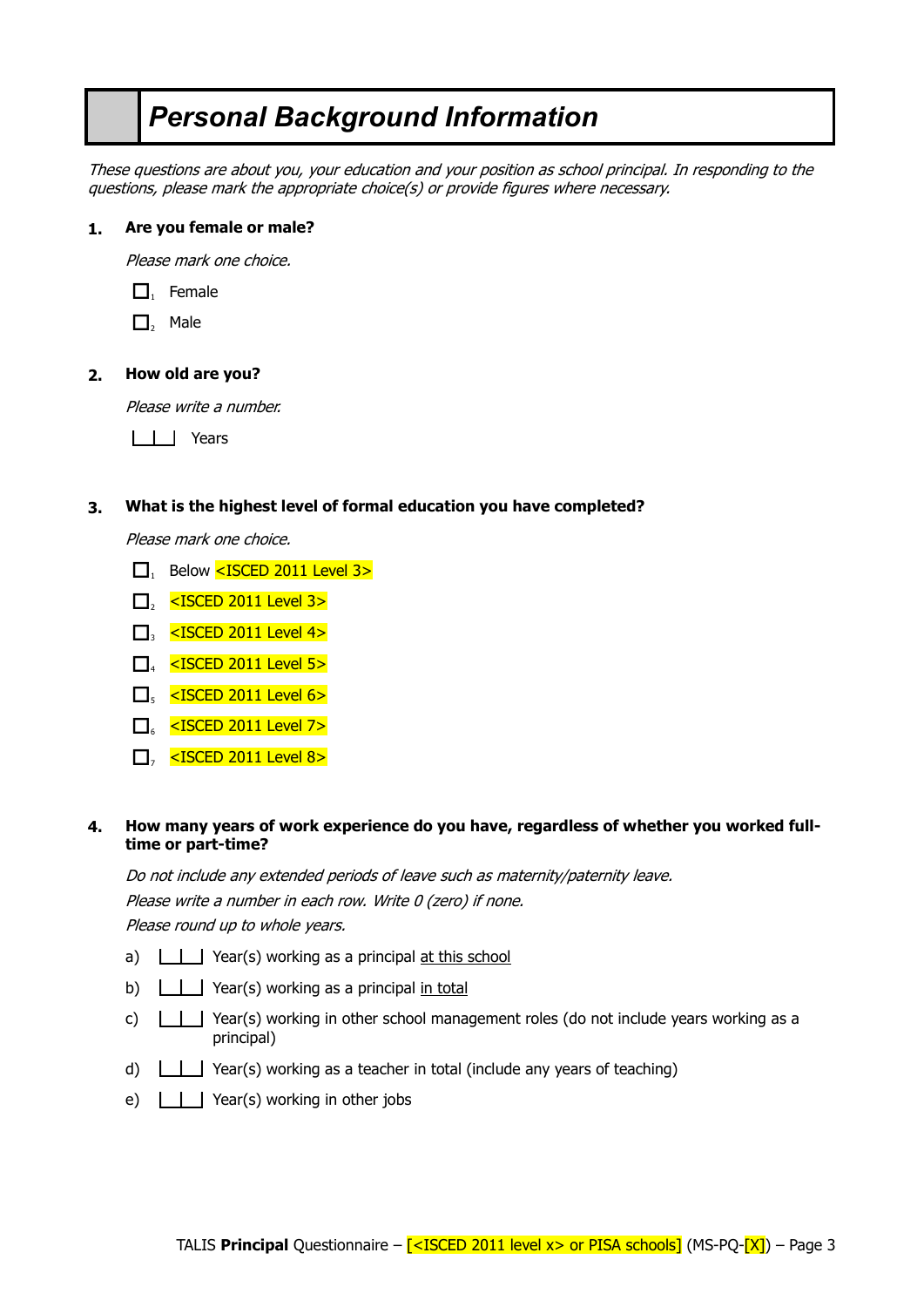# **5. What is your current employment status as a principal, in terms of working hours?**

#### Please mark one choice.

- $\Box$ , Full-time (more than 90% of full-time hours) without teaching obligation
- $\Box$ , Full-time (more than 90% of full-time hours) with teaching obligation
- $\Box$ <sub>3</sub> Part-time (up to 90% of full-time hours) without teaching obligation
- $\Box$ <sub>4</sub> Part-time (up to 90% of full-time hours) with teaching obligation

# **6. Did the formal <education or training> you completed include the following and, if yes, was this before or after you took up a position as principal?**

Please mark one choice in each row.

|    |                                                                           | Before | After | Before<br>and after | Never |
|----|---------------------------------------------------------------------------|--------|-------|---------------------|-------|
| a) | School administration or principal training programme or<br><b>COULSE</b> |        |       |                     |       |
| b) | Teacher training/education programme or course $\Box$                     |        |       |                     |       |
| C) |                                                                           |        |       |                     |       |

# **7. During the last 12 months, did you participate in any of the following professional development activities aimed at you as a principal?**

Professional development is defined as activities that aim to develop an individual's professional skills, knowledge and expertise.

|    |                                                                                                                            | Yes                            | No.      |
|----|----------------------------------------------------------------------------------------------------------------------------|--------------------------------|----------|
| a) | Courses/seminars about subject matter, teaching methods or pedagogical<br><u>topics …………………………………………………………………………………………</u> | $\Box_1$                       | $\Box$   |
| b) |                                                                                                                            | $\Box_1$                       | $\Box$ , |
| C) |                                                                                                                            | $\Box_{\scriptscriptstyle{1}}$ | $\Box$ , |
| d) |                                                                                                                            | $\Box_{1}$                     | $\Box$ , |
| e) | Education conferences where teachers, principals and/or researchers present                                                | $\Box_{\scriptscriptstyle{1}}$ | $\Box$ , |
| f) | Formal qualification programme (e.g. a degree programme)                                                                   | $\Box_{1}$                     | $\Box$   |
| g) | Peer and/or self-observation and coaching as part of a formal arrangement                                                  | $\Box$                         | $\Box$   |
| h) | Participation in a network of principals formed specifically for the                                                       | $\Box_{1}$                     | $\Box$ , |
| i) |                                                                                                                            | $\Box_1$                       | $\Box$ , |
| j) |                                                                                                                            |                                |          |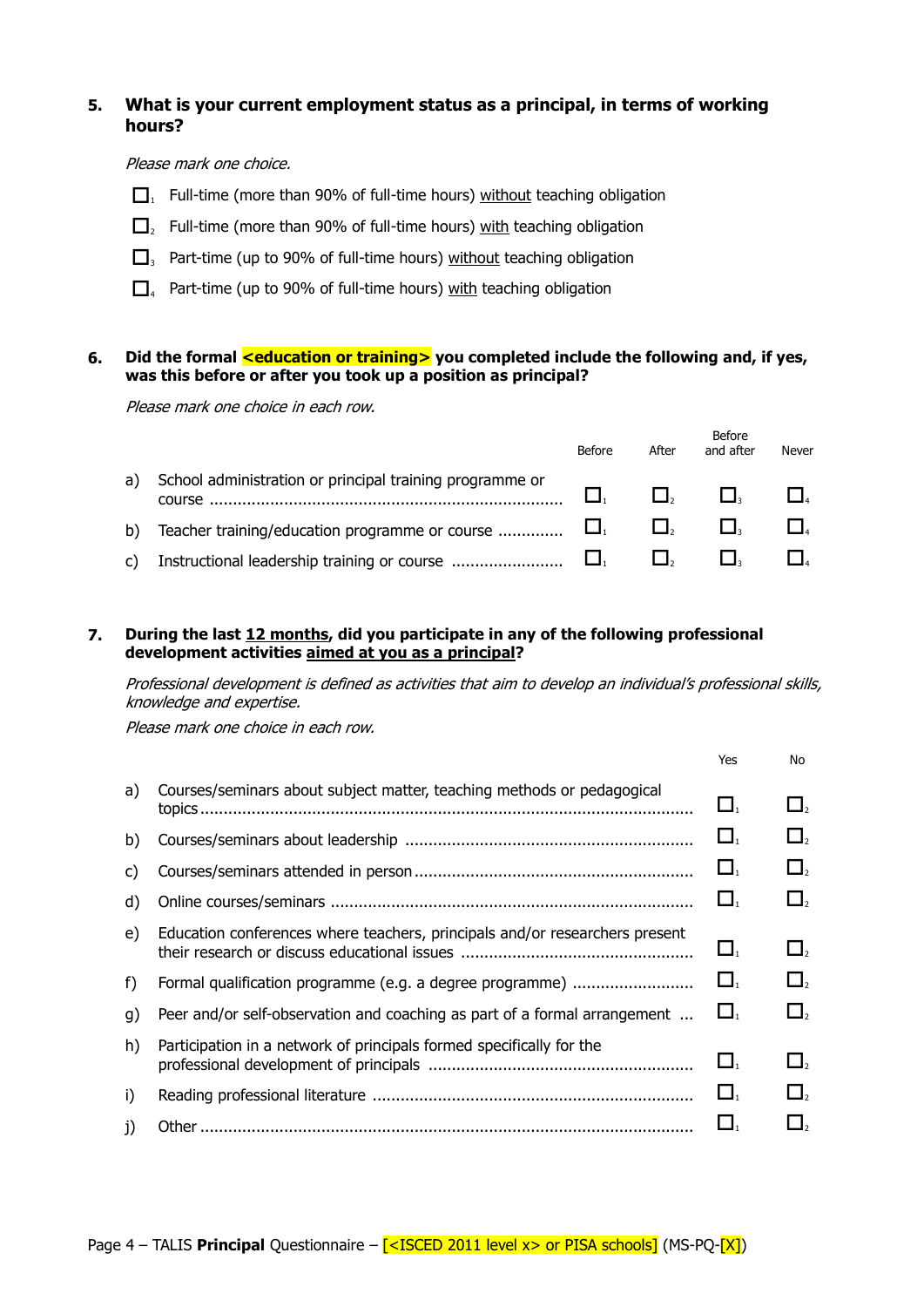# **8. For each of the areas listed below, please indicate the extent to which you currently need professional development.**

Please mark one choice in each row.

|    |                                                       | No need at<br>present | Low level<br>of need | Moderate<br>level of<br>need | High level of<br>need |
|----|-------------------------------------------------------|-----------------------|----------------------|------------------------------|-----------------------|
| a) | Knowledge and understanding of new developments in    | $\Box_1$              | $\Box$ <sub>2</sub>  | $\Box$                       | $\Box$                |
| b) | Knowledge and understanding of current national/local | $\Box_{1}$            | $\Box$               | $\Box$                       | $\Box$                |
| C) | Using data for improving the quality of the school    | $\Box$                | $\Box$ <sub>2</sub>  | $\Box$                       | $\Box$                |
| d) |                                                       | $\Box_{1}$            | $\Box$ ,             | $\Box$                       | $\Box$ <sub>4</sub>   |
| e) | Designing professional development for/with teachers. | $\Box$                | $\Box$ ,             | $\square$                    | $\Box$                |
| f) |                                                       | $\Box_{1}$            | $\Box$               | $\Box$                       | $\Box$                |
| g) |                                                       | $\Box$                | $\Box$               | $\Box$                       | $\Box$                |
| h) |                                                       | $\Box$                | $\Box$ ,             | $\Box$                       | $\Box$                |
| i) |                                                       | $\Box$                | $\Box$ <sub>2</sub>  | $\sqcup$                     | $\Box$                |
| j) |                                                       | $\Box$                | $\Box$ ,             | $\Box$                       | $\Box$                |
| k) |                                                       | $\Box$                | $\Box$ ,             | $\Box$                       |                       |

# **9. How strongly do you agree or disagree that the following present barriers to your participation in professional development?**

|    |                                                              | Strongly<br>disagree | <b>Disagree</b> | Agree  | Strongly<br>agree |
|----|--------------------------------------------------------------|----------------------|-----------------|--------|-------------------|
| a) | I do not have the pre-requisites (e.g. qualifications,       | Ц.                   | $\Box$ ,        | $\Box$ | $\Box$            |
| b) | Professional development is too expensive.                   | LI.                  | $\Box$ ,        | $\Box$ | $\Box$            |
| C) |                                                              | $\Box$               | $\Box$ ,        | $\Box$ | $\Box$            |
| d) | Professional development conflicts with my work<br>schedule. | $\Box$               | $\Box$ ,        | $\Box$ |                   |
| e) | I do not have time because of family responsibilities.       | Ц.                   |                 | $\Box$ | $\Box$            |
| f) | There is no relevant professional development offered.       | LI.                  |                 | ΙI,    |                   |
| q) | There are no incentives for participating in                 |                      |                 |        |                   |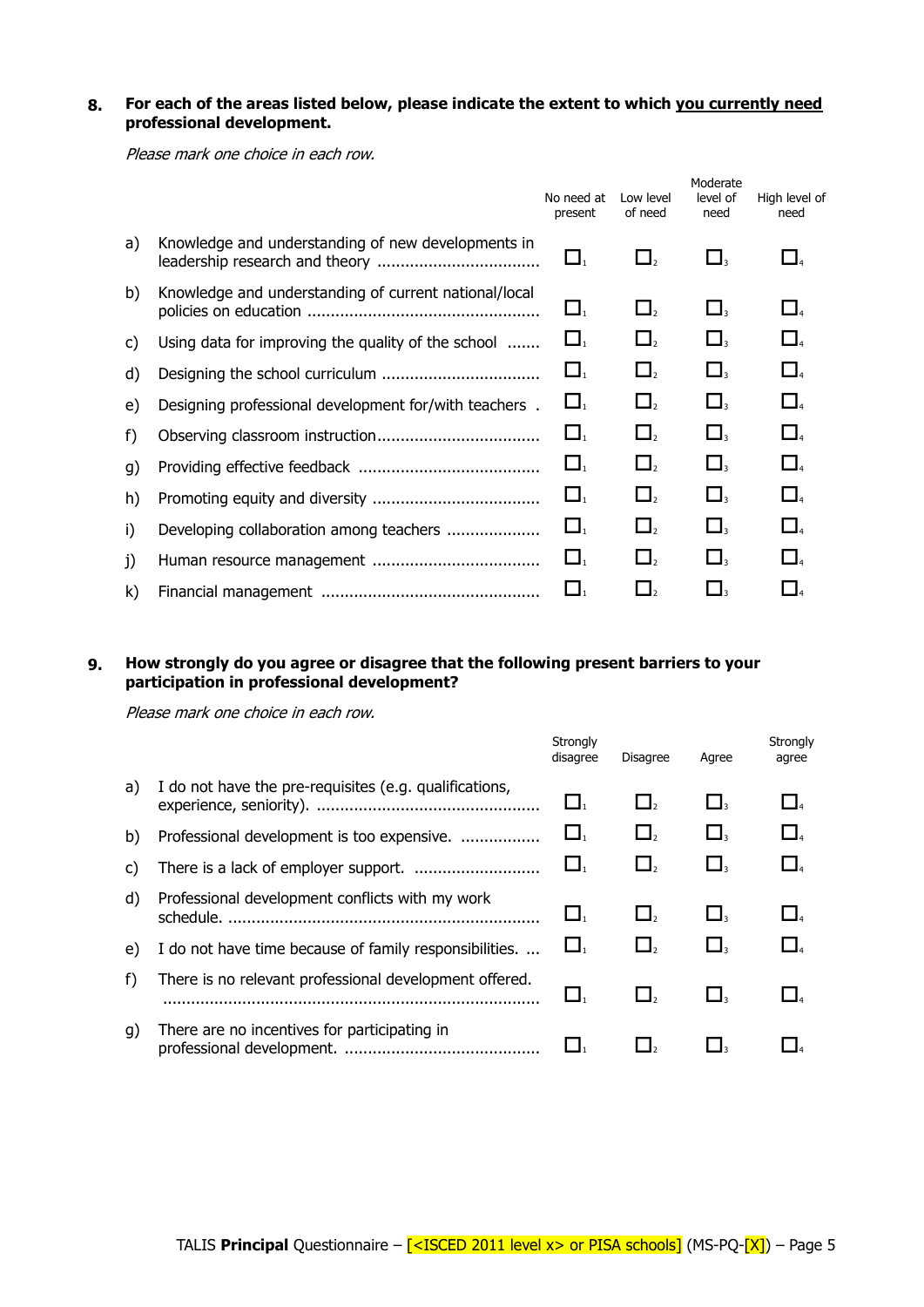# *School Background Information*

# **10. Which best describes this school's location?**

Please mark one choice.

- $\Box$  [A village, hamlet or rural area] (up to 3,000 people)
- $\Box$ <sub>2</sub> [Small town] (3,001 to 15,000 people)
- $\Box_{3}$  [Town] (15,001 to 100,000 people)
- $\Box_{4}$  [City] (100,001 to 1,000,000 people)
- $\Box_{5}$  [Large city] (more than 1,000,000 people)

# **11. About what percentage of this school's total funding for a typical school year comes from the following sources?**

Please enter a number in each row. Write 0 (zero) if none.

| a) | <government> (including departments, municipal, local, regional, state,</government>                                          |
|----|-------------------------------------------------------------------------------------------------------------------------------|
|    |                                                                                                                               |
|    | c) Benefactors, donations, bequests, sponsorships, parent/guardian fundraising $\begin{bmatrix} 1 & 1 \\ 1 & 1 \end{bmatrix}$ |
|    |                                                                                                                               |

# **12. Is this school publicly- or privately-managed?**

Please mark one choice.

 $\Box$ , Publicly-managed

This is a school managed by a public education authority, government agency, municipality, or governing board appointed by government or elected by public franchise.

 $\Box$ <sub>2</sub> Privately-managed

This is a school managed by a non-government organisation; e.g. a *[church,]* trade union, business or other private institution.

# **13. For each type of position listed below, please indicate the number of staff (head count) currently working in this school.**

Staff may fall into multiple categories.

Please write a number in each row. Write 0 (zero) if none.

a)  $\Box$  Teachers, irrespective of the grades/ages they teach

Those whose main professional activity at this school is the provision of instruction to students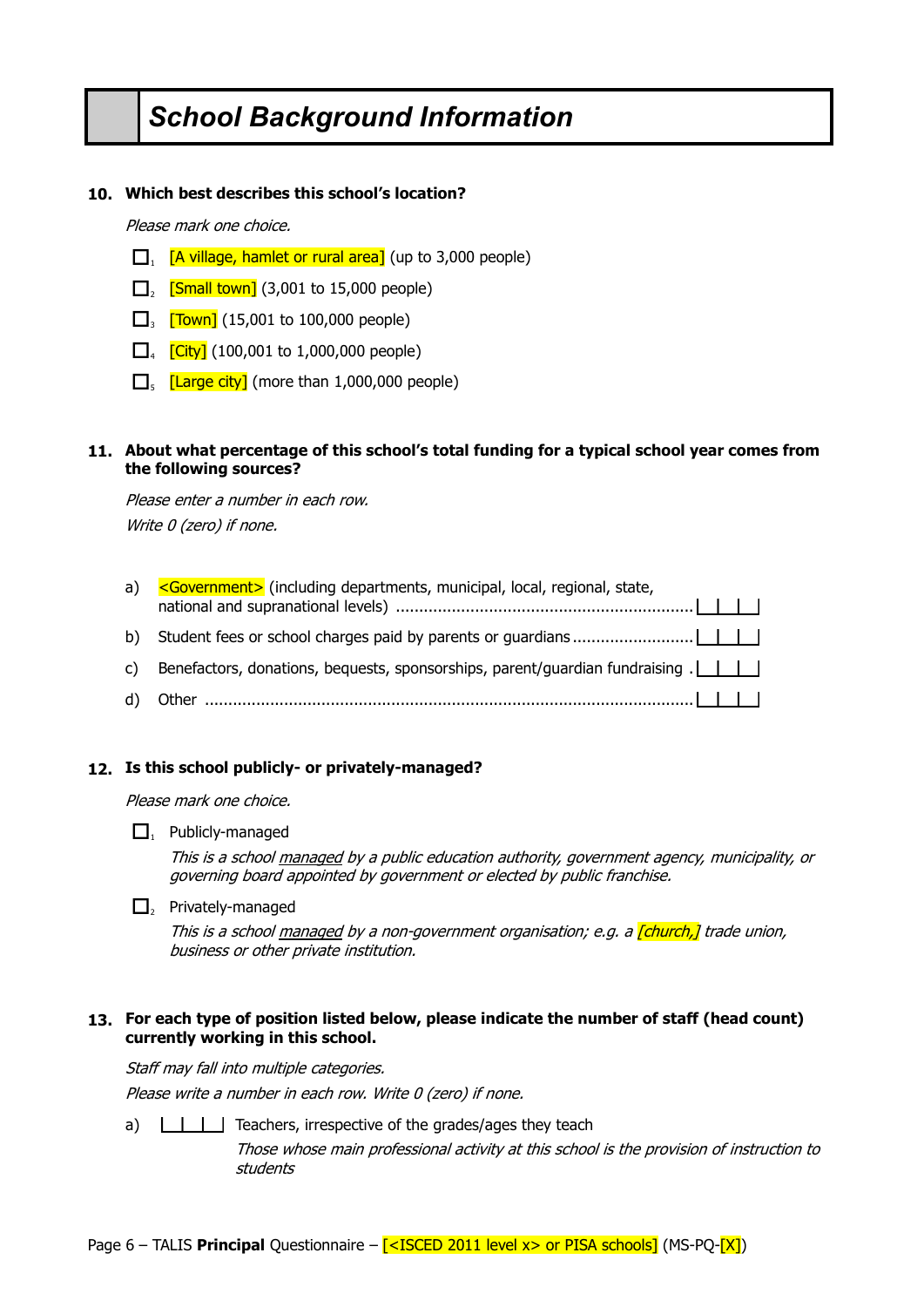- b)  $\parallel$   $\parallel$   $\parallel$  Personnel for pedagogical support, irrespective of the grades/ages they support Including all teacher aides or other non-teaching professionals who provide instruction or support teachers in providing instruction, professional curriculum/instructional specialists, educational media specialists, psychologists *[and* nurses]
- c) School administrative personnel Including receptionists, secretaries, and administration assistants
- d)  $\Box$  School management personnel Including principals, assistant principals, and other management staff whose main activity is management
- e) Other staff

# **14. Please indicate the number of staff (head count) in this school for each of the categories below.**

Include part-time staff and staff that began work during the year. Count any staff member for any reason, including retirement, maternity/paternity leave, and temporary teaching.

|    |                                                                           | 1-5 | $6 - 10$ | 11-15 | 16 or more |
|----|---------------------------------------------------------------------------|-----|----------|-------|------------|
| a) | Teachers who began work at this school                                    |     |          |       |            |
| b) | Teachers who permanently left this school<br>during the last 12 months    |     |          |       |            |
| C) | Teachers absent for the most recent Tuesday<br>that school was in session |     |          |       |            |

# **15. Are the following <ISCED 2011 levels> and/or programmes taught in this school and, if yes, are there other schools in the area that compete for students at that level and/or programme?**

Please indicate 'Yes' or 'No' in part (A) for each of the levels and/or programmes listed below. If 'Yes' in part (A), please indicate in part (B) the number of other schools in this area that compete for students.

|    |                                                               | (A)<br>Level/programme<br>taught |          |                                 | (B)<br>Competition  |                     |
|----|---------------------------------------------------------------|----------------------------------|----------|---------------------------------|---------------------|---------------------|
|    |                                                               | Yes                              | No       | Two or<br>more other<br>schools | One other<br>school | No other<br>schools |
| a) |                                                               | $\Box$                           | $\Box$   | $\Box_1$                        | $\Box$ <sub>2</sub> |                     |
| b) |                                                               |                                  | $\Box$ , | $\mathbf{\mathsf{L}}$           |                     |                     |
| C) |                                                               | $\Box_1$                         | $\Box$   | $\Box$                          | $\Box$ ,            |                     |
| d) | <isced 2011="" 3="" level=""> general education</isced>       | $\Box_1$                         | $\Box$   | LI.                             |                     |                     |
| e) | <isced 2011="" 3="" level=""> vocational or technical</isced> |                                  |          |                                 |                     |                     |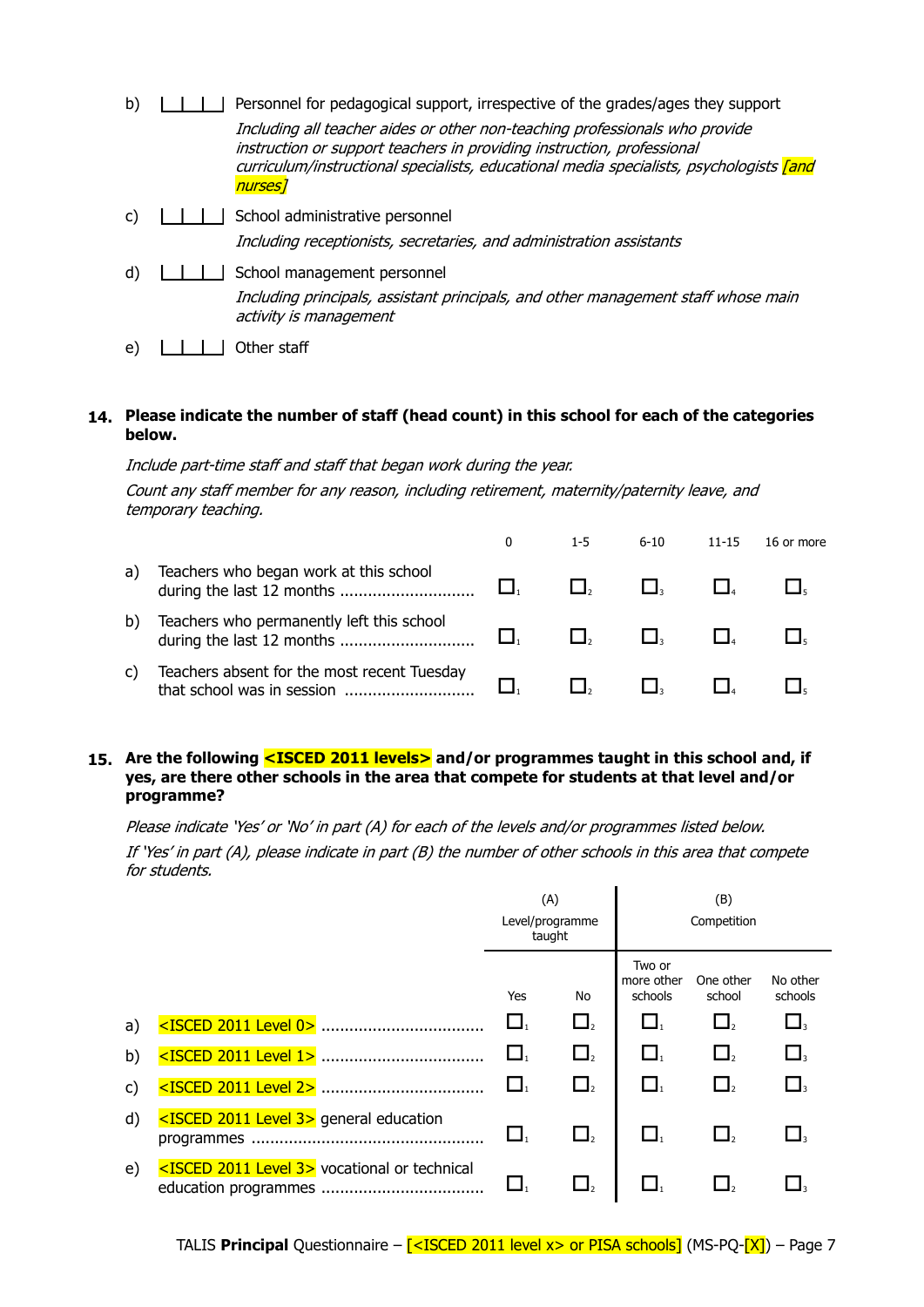### **16. What is the current school enrolment, i.e. the number of students of all grades/ages in this school?**

Please write a number.

IIIII Students

#### **17. Please estimate the broad percentage of [<ISCED level x> or 15-year-old] students in this school who have the following characteristics.**

<sup>&</sup>lt;'Special needs' students are those for whom a special learning need has been formally identified because they are mentally, physically, or emotionally disadvantaged. [Often they will be those for whom additional public or private resources (personnel, material or financial) have been provided to support their education.<sup>1></sup>

<sup>&</sup>lt;'Socio-economically disadvantaged homes' refers to homes lacking the basic necessities or advantages of life, such as adequate housing, nutrition or medical care.>

A 'refugee' is one who, regardless of legal status, fled to another country seeking refuge from war, political oppression, religious persecution, or a natural disaster.

An 'immigrant student' is one who was born outside the country. A 'student with migrant background' has parents who were both born outside the country.

Students may fall into multiple categories.

|    |                                                                                                                                            | None | $1\%$ to<br>10% | $11\%$ to<br>30% | 31% to<br>60% | More than<br>60% |
|----|--------------------------------------------------------------------------------------------------------------------------------------------|------|-----------------|------------------|---------------|------------------|
| a) | Students whose <i>[first language]</i> is different<br>from the language(s) of instruction or from a<br>dialect of this/these languages(s) |      |                 |                  |               |                  |
| b) | Students with special needs                                                                                                                |      |                 |                  |               |                  |
| C) | Students from <socio-economically<br>disadvantaged homes&gt; </socio-economically<br>                                                      |      |                 |                  |               |                  |
| d) | Students who are immigrants or with                                                                                                        |      |                 |                  |               | ∟,               |
| e) |                                                                                                                                            |      |                 |                  |               |                  |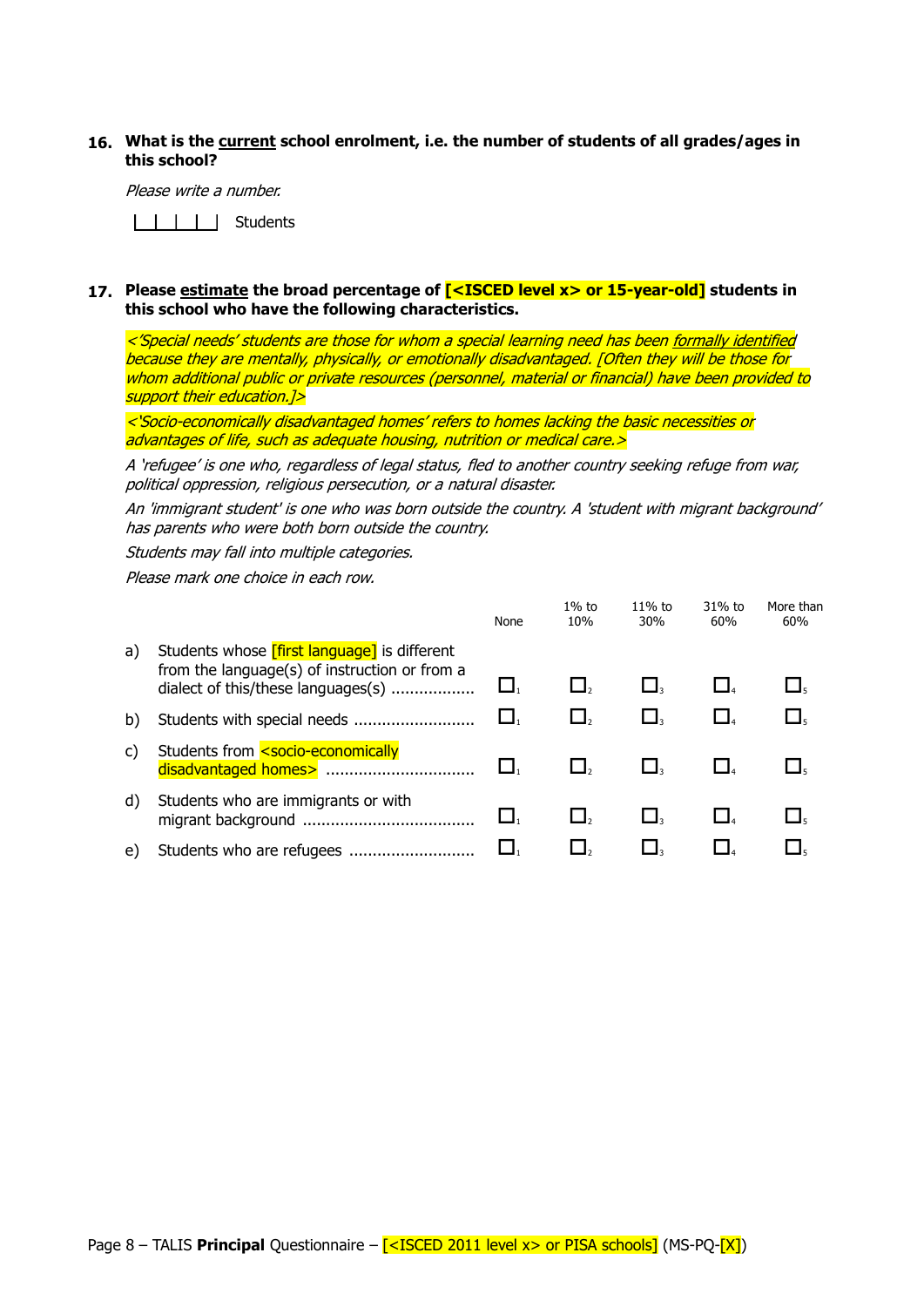# *School Leadership*

### 18. Does this school have a **<school management team>**?

'<School management team>' refers to a group within the school that has responsibilities for leading and managing the school in decisions such as those involving instruction, use of resources, curriculum, assessment and evaluation, and other strategic decisions related to the appropriate functioning of the school.

Please mark one choice.

- $\Box$ , Yes
- □, No → Please go to Question <sup>[20]</sup>.

#### 19. Are the following currently represented on the **<school management team>**?

Please mark one choice in each row.

|    |                                                | Yes                            | No          | Not<br>applicable                     |
|----|------------------------------------------------|--------------------------------|-------------|---------------------------------------|
| a) |                                                |                                | $\Box$ ,    |                                       |
| b) | [Vice/deputy principal or assistant principal] | $\Box$                         | $\Box$ ,    | $\Box$                                |
| C) |                                                | $\Box$                         | $\square$ , |                                       |
| d) |                                                | $\Box_{\scriptscriptstyle{1}}$ | $\Box$ ,    |                                       |
| e) |                                                | ⊔.                             | $\Box$ ,    | $\Box$                                |
| f) |                                                | $\Box$                         | $\Box$ ,    |                                       |
| g) |                                                | $\Box$                         | $\Box$ ,    |                                       |
| h) |                                                | L .                            | $\Box$      | $\Box_{\scriptscriptstyle\mathsf{3}}$ |
| i) |                                                |                                |             |                                       |

# **20. Regarding this school, who has a significant responsibility for the following tasks?**

A 'significant responsibility' is one where an active role is played in decision making. Please mark as many choices as appropriate in each row.

|    |                                                                           | Principal | Other<br>members of<br>the <b><school< b=""><br/>manage-<br/>ment<br/>team&gt;</school<></b> | Teachers<br>(not as a<br>part of the<br><school<br>manage-<br/>ment<br/>team&gt;)</school<br> | <school<br>aoverning<br/>board&gt;</school<br> | <local,<br>municipality<br/>/regional,<br/>state, or<br/>national/<br/>federal&gt;<br/>authority</local,<br> |
|----|---------------------------------------------------------------------------|-----------|----------------------------------------------------------------------------------------------|-----------------------------------------------------------------------------------------------|------------------------------------------------|--------------------------------------------------------------------------------------------------------------|
| a) | Appointing or hiring teachers                                             |           |                                                                                              |                                                                                               |                                                |                                                                                                              |
| b) | Dismissing or suspending teachers from                                    |           |                                                                                              |                                                                                               |                                                |                                                                                                              |
| C) | Establishing teachers' starting salaries,<br>including setting pay scales |           |                                                                                              |                                                                                               |                                                |                                                                                                              |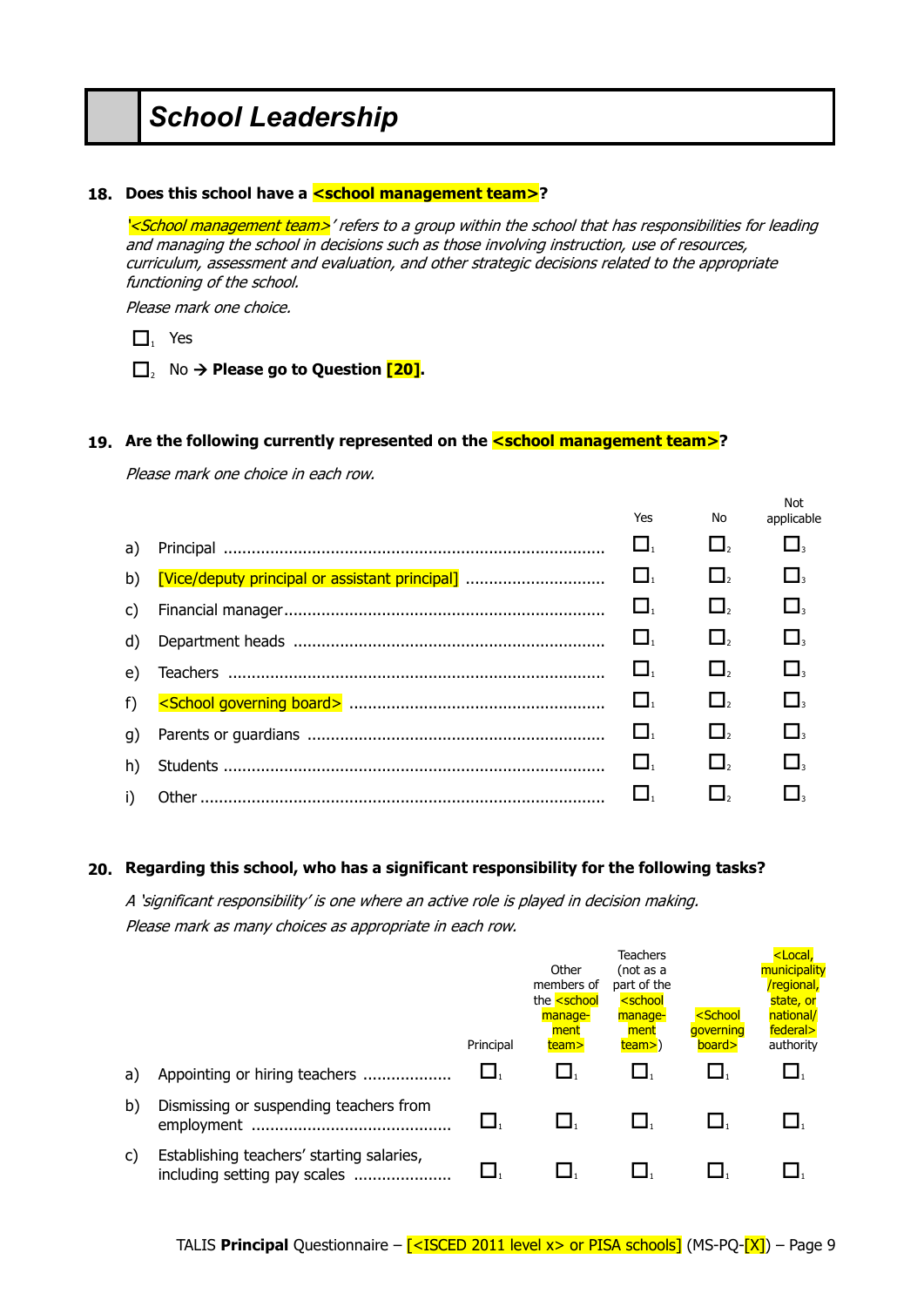| d)     | Determining teachers' salary increases                                                   |      |      |        |    |  |
|--------|------------------------------------------------------------------------------------------|------|------|--------|----|--|
| e)     | Deciding on budget allocations within the<br>school                                      |      |      |        |    |  |
| f)     | Establishing student disciplinary policies                                               | ∐.   |      |        |    |  |
| g)     | Establishing student assessment policies,<br>including <national regional=""></national> |      |      |        |    |  |
| h)     | Approving students for admission to the<br>school                                        | _ І. |      |        |    |  |
| i)     | Choosing which learning materials are                                                    | ▁▌,  |      | Ц.     | ш. |  |
| $_{1}$ | Determining course content, including<br><national regional=""> curricula </national>    | _ І. | L I. | $\Box$ |    |  |
| k)     | Deciding which courses are offered                                                       |      |      |        |    |  |

# **21. On average throughout the school year, what percentage of time in your role as a principal do you spend on the following tasks in this school?**

Rough estimates are sufficient. Please write a number in each row. Write 0 (zero) if none. Please ensure that responses add up to 100%.

|    | 100 | $\frac{1}{2}$ | Total                                                                                                                                                                                                                        |
|----|-----|---------------|------------------------------------------------------------------------------------------------------------------------------------------------------------------------------------------------------------------------------|
| g) |     | %             | Other                                                                                                                                                                                                                        |
| f) |     | %             | Interactions with local and regional community, business and industry                                                                                                                                                        |
| e) |     | $\%$          | Parent or guardian interactions<br>Including formal and informal interactions                                                                                                                                                |
| d) |     | $\%$          | Student interactions<br>Including counselling and conversations outside structured learning activities,<br>discipline                                                                                                        |
| C) |     | %             | Curriculum and teaching-related tasks and meetings<br>Including developing curriculum, teaching, classroom observations, student<br>evaluation, mentoring teachers, teacher professional development                         |
| b) |     | %             | Leadership tasks and meetings<br>Including strategic planning, leadership and management activities such as<br>developing school improvement plans, and human resource and personnel<br>issues such as hiring staff          |
| a) |     | $\%$          | Administrative tasks and meetings<br>Including regulations, reports, school budget, preparing timetables and class<br>composition, responding to requests from district, regional, state, or national<br>education officials |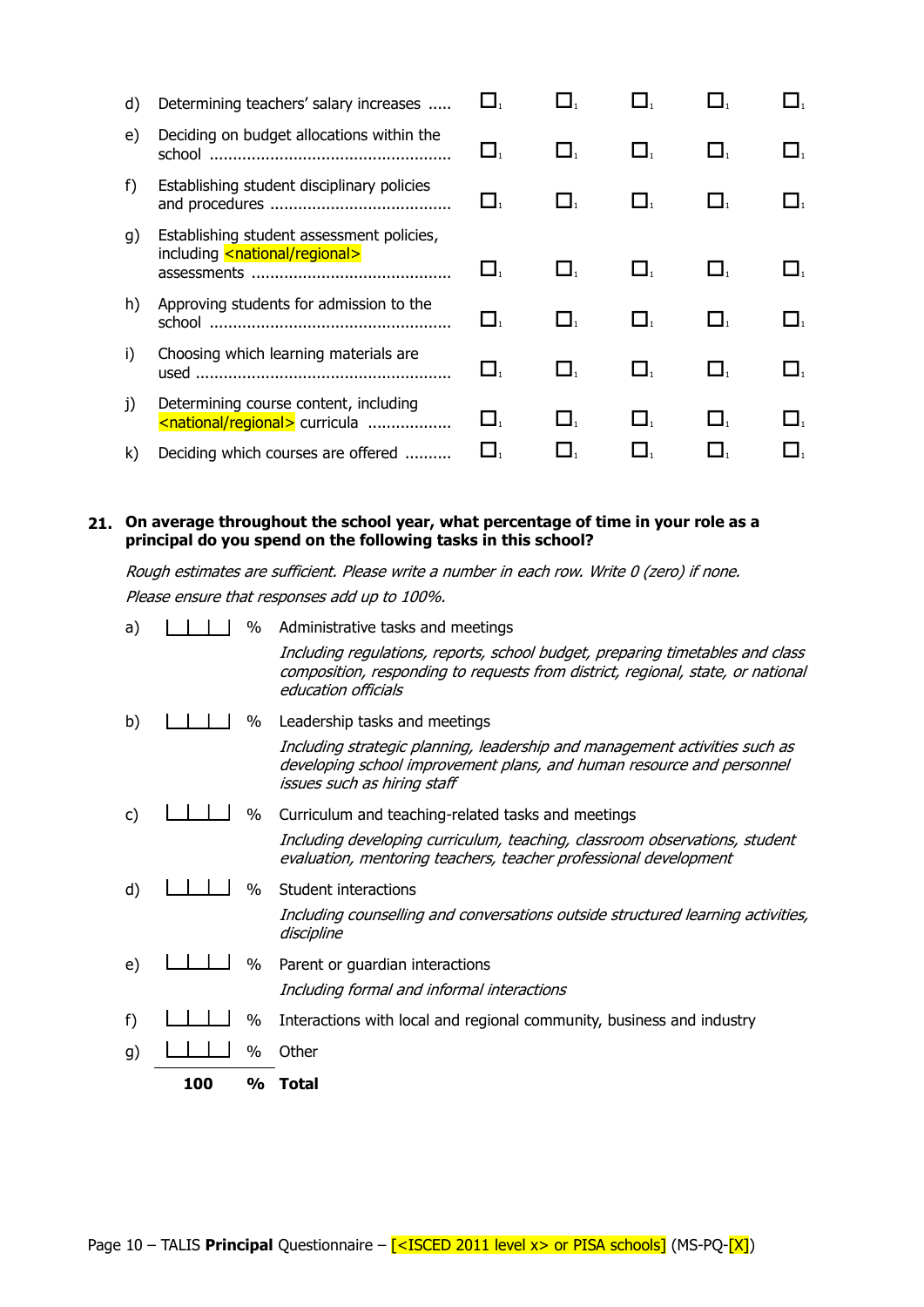# **22. Please indicate how frequently you engaged in the following activities in this school during the last 12 months.**

|    |                                                                                                    | Never or<br>rarely | Sometimes   | <b>Often</b>                     | Very often                     |
|----|----------------------------------------------------------------------------------------------------|--------------------|-------------|----------------------------------|--------------------------------|
| a) | I collaborated with teachers to solve classroom                                                    | $\Box$             | $\square$ , | $\mathsf{\mathbf{\mathsf{L}}}_3$ | $\Box$                         |
| b) | I observed instruction in the classroom.                                                           | $\Box$             | $\Box$ ,    | $\mathsf{\mathbf{\mathsf{L}}}_3$ |                                |
| c) | I provided feedback to teachers based on my                                                        | $\Box$             | $\Box$      | $\Box$                           | $\Box$                         |
| d) | I took actions to support co-operation among<br>teachers to develop new teaching practices.        | $\Box$             | $\Box$ ,    | $\square_{\scriptscriptstyle 3}$ | $\Box$                         |
| e) | I took actions to ensure that teachers take<br>responsibility for improving their teaching skills. | $\Box$             | $\Box$ ,    | $\Box$ <sub>3</sub>              | $\Box$                         |
| f) | I took actions to ensure that teachers feel<br>responsible for their students' learning outcomes   | $\Box$             | $\Box$ ,    | $\Box$                           | $\Box$                         |
| g) | I provided parents or guardians with information<br>on the school and student performance.         | $\Box$             | $\Box$      | $\Box_{\tiny{3}}$                | $\Box_{\scriptscriptstyle{A}}$ |
| h) | I reviewed school administrative procedures and                                                    | $\Box$             | $\Box$      | $\Box$                           | $\Box$                         |
| i) | I resolved problems with the lesson timetable in                                                   | $\Box$             | $\Box$ ,    | $\Box$                           | $\Box$                         |
| j) | I collaborated with principals from other schools                                                  | $\Box$             | $\Box_{2}$  | $\square_{_3}$                   |                                |
| k) | I worked on a professional development plan for                                                    | $\Box$             | $\Box$      | $\mathbf{I}_3$                   |                                |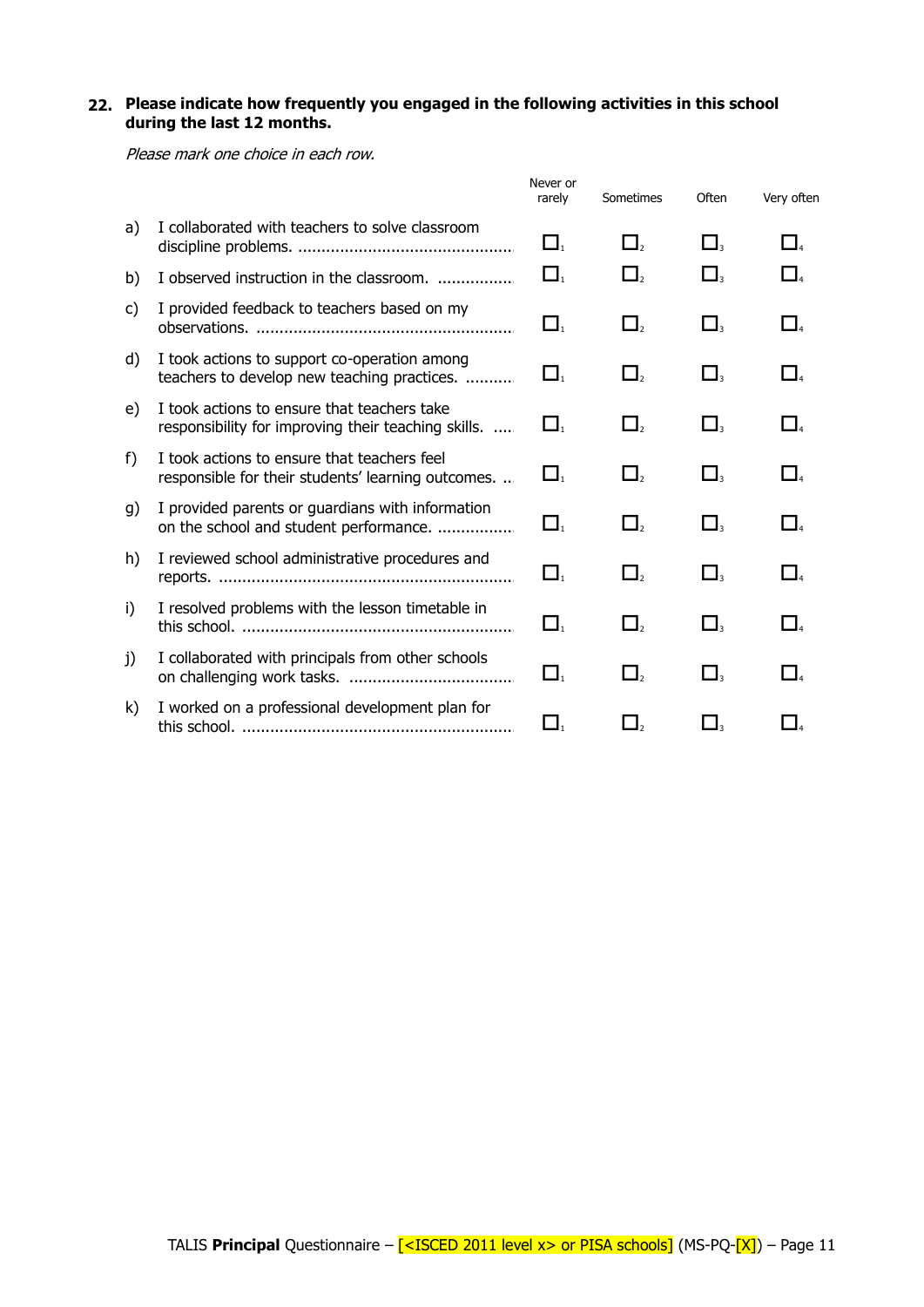# *Teacher Formal Appraisal*

In this section, 'appraisal' is defined as when a teacher's work is reviewed by the principal, an external inspector or by his or her colleagues. Here, it is defined as a more formal approach (e.g. as part of a formal performance management system, involving set procedures and criteria) rather than a more informal approach (e.g. through informal discussions).

# **23. On average, how often is each teacher formally appraised in this school by the following people?**

Please mark one choice in each row.

If none of the response choices reflect this school's situation, please choose the one that is closest to it.

|    |                                                                                                                                                                             | Never | Less than<br>once every<br>two years | Once every<br>two years | Once per<br>year    | Twice or<br>more per<br>year |
|----|-----------------------------------------------------------------------------------------------------------------------------------------------------------------------------|-------|--------------------------------------|-------------------------|---------------------|------------------------------|
| a) |                                                                                                                                                                             |       |                                      |                         | $\Box$ <sub>4</sub> | $\Box$ <sub>5</sub>          |
| b) | Other members of the <b><school< b=""><br/>management team&gt; </school<></b>                                                                                               |       |                                      |                         | $\Box$              | Ц,                           |
| C) |                                                                                                                                                                             |       |                                      |                         |                     |                              |
| d) | Teachers (who are not part of the<br><school management="" team="">) </school>                                                                                              |       |                                      |                         |                     |                              |
| e) | External individuals or bodies (e.g.<br>inspectors, municipality representatives,<br>districts/jurisdictions office personnel, or<br>other persons from outside the school) |       |                                      |                         |                     |                              |

# **If you answered 'Never' to all of the above**  $\rightarrow$  **Please go to Question**  $[26]$ **.**

# **24. Who uses the following types of information as part of the formal appraisal of teachers' work in this school?**

Please mark as many choices as appropriate in each row.

|    |                                                           | External<br>individuals<br>or bodies | Principal | Member(s)<br>of the<br><school<br>manage-<br/>ment<br/>team&gt;</school<br> | Assigned<br>mentors | וסט וט<br>teachers<br>(not a part<br>of the<br><school<br>manage-<br/>ment<br/><math>team</math>)</school<br> | Not used<br>in this<br>school |
|----|-----------------------------------------------------------|--------------------------------------|-----------|-----------------------------------------------------------------------------|---------------------|---------------------------------------------------------------------------------------------------------------|-------------------------------|
| a) | Observations of classroom teaching                        | L 1                                  |           |                                                                             |                     |                                                                                                               |                               |
| b) | Student survey responses related<br>to teaching<br>       | Ц.                                   | $\Box$    | Ц.                                                                          | $\Box$              | Ц,                                                                                                            |                               |
| C) | Assessments of teachers' content                          |                                      |           |                                                                             |                     |                                                                                                               |                               |
| d) | Students' external results (e.g.<br>national test scores) |                                      |           |                                                                             |                     |                                                                                                               |                               |

Other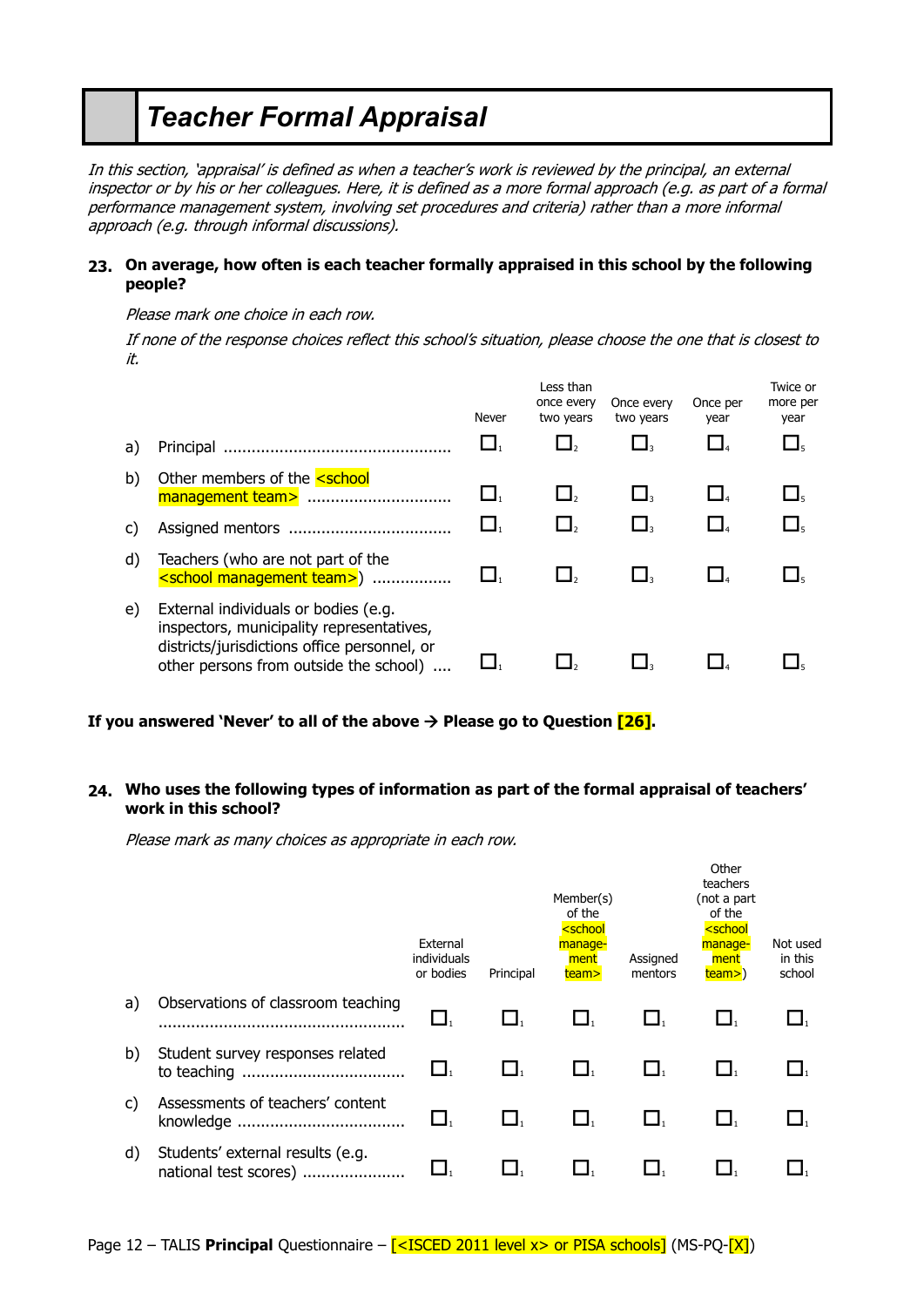| e | School-based and classroom-based<br>results (e.g. performance results,<br>project results, test scores)     |  |  |  |
|---|-------------------------------------------------------------------------------------------------------------|--|--|--|
|   | Self-assessments of teachers' work<br>(e.g. presentation of a portfolio<br>assessment, analysis of teaching |  |  |  |

# **25. Please indicate the frequency that each of the following occurs in this school following a formal teacher appraisal.**

|       |                                                                                                                                                               | Never                             | Sometimes | Most of the<br>time | Always |
|-------|---------------------------------------------------------------------------------------------------------------------------------------------------------------|-----------------------------------|-----------|---------------------|--------|
| a)    | Measures to remedy any weaknesses in teaching are.                                                                                                            | $\Box_1$                          | $\Box$    | $\Box$              |        |
| b)    | A development/training plan is developed.                                                                                                                     | $\square_{\scriptscriptstyle{1}}$ |           |                     |        |
| C)    | Material sanctions such as reduced annual increases                                                                                                           | $\Box_1$                          | $\Box$    | $\Box$              |        |
| d)    | A mentor is appointed to help the teacher improve                                                                                                             |                                   |           |                     |        |
| e)    | A change in a teacher's work responsibilities (e.g.<br>increase or decrease in his/her teaching load,<br>administrative/managerial responsibilities or mentor | $\Box_1$                          |           |                     |        |
| $f$ ) | An increase in a teacher's salary or a payment of a                                                                                                           | $\Box$                            |           |                     |        |
| q)    | A change in the likelihood of a teacher's career                                                                                                              | $\Box_1$                          | $\Box$    | $\Box$              |        |
| h)    |                                                                                                                                                               |                                   |           |                     |        |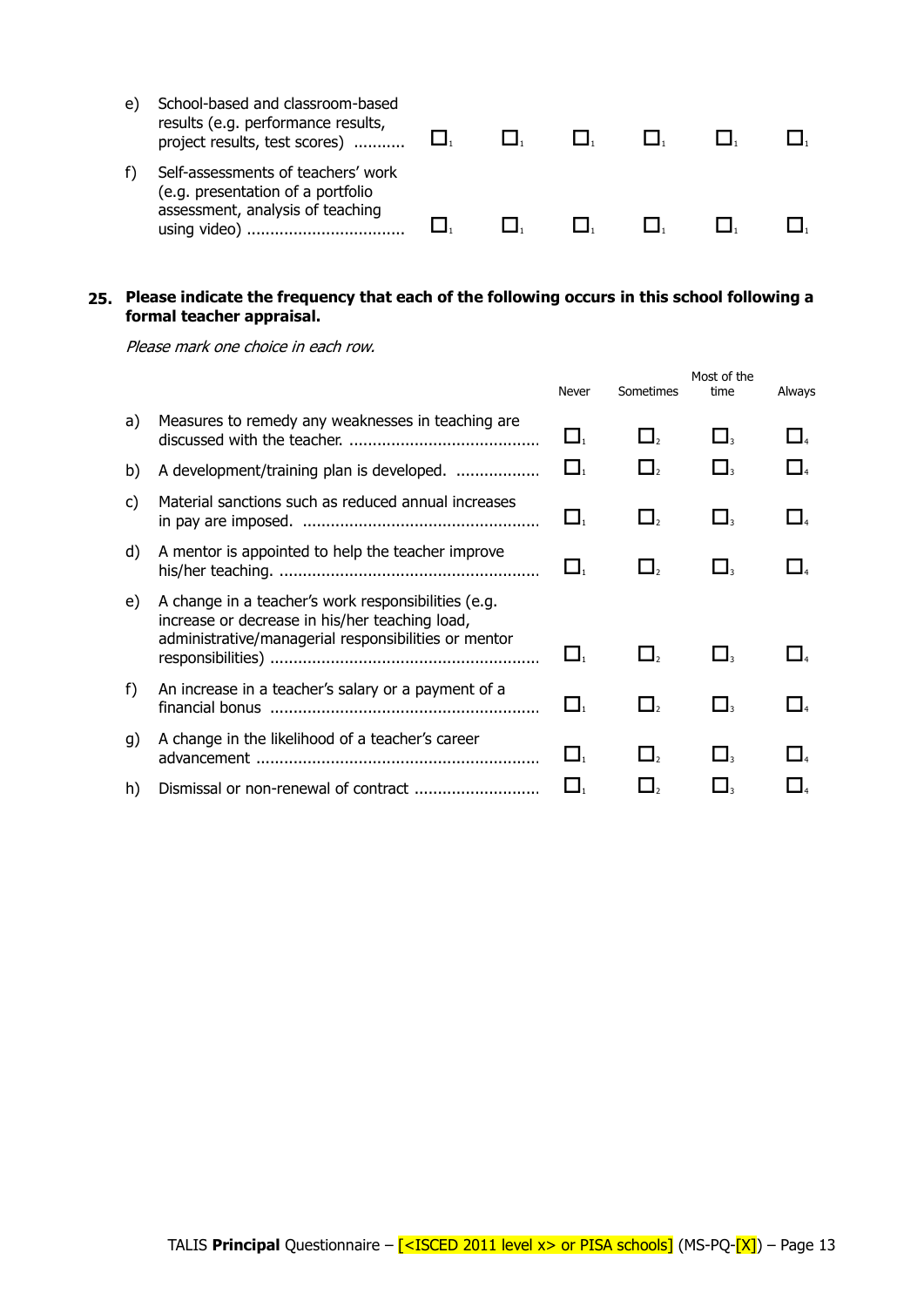# *School Climate*

#### **26. How strongly do you agree or disagree with these statements as applied to this school?**

Please mark one choice in each row.

|    |                                                                                                   | Strongly<br>disagree           | <b>Disagree</b>                  | Agree          | Strongly<br>agree              |
|----|---------------------------------------------------------------------------------------------------|--------------------------------|----------------------------------|----------------|--------------------------------|
| a) | This school provides staff with opportunities to<br>actively participate in school decisions.     | $\Box_{\scriptscriptstyle{1}}$ | $\Box_{\scriptscriptstyle{2}}$   | $\Box_3$       | $\Box_{4}$                     |
| b) | This school provides parents or guardians with<br>opportunities to actively participate in school | $\Box_{\scriptscriptstyle{1}}$ | $\square_{\scriptscriptstyle 2}$ | $\square_{_3}$ | $\Box$                         |
| C) | This school provides students with opportunities to<br>actively participate in school decisions.  | $\Box$                         | $\Box$                           | $\Box_3$       | $\Box$                         |
| d) | This school has a culture of shared responsibility                                                | $\Box$                         | $\Box$                           | $\square$      | $\Box$                         |
| e) | I make the important decisions on my own.                                                         | $\Box$                         | $\Box$ ,                         | $\Box_{_3}$    | $\Box_{\scriptscriptstyle{A}}$ |
| f) | There is a collaborative school culture which is                                                  | $\Box_{\scriptscriptstyle{1}}$ | $\Box_{2}$                       | $\Box$         | $\Box_{\scriptscriptstyle 4}$  |
| g) | The school staff share a common set of beliefs                                                    | $\Box$                         | $\Box$                           | $\Box_{3}$     | $\Box$                         |
| h) | The school staff enforces rules for student<br>behaviour consistently throughout the school.      | $\Box$                         | $\Box$                           | $\Box_{_3}$    | $\Box$                         |
| i) | This school encourages staff to lead new                                                          | $\Box_{\scriptscriptstyle{1}}$ | $\Box$ ,                         | $\Box$         | $\Box$                         |
| j) | Teachers and students usually get on well with                                                    | Ц.                             | $\Box_2$                         | $\Box$         | l L                            |
| k) |                                                                                                   | $\Box_1$                       | $\Box$ <sub>2</sub>              | $\Box$         | $\Box_{4}$                     |

# **27. To what extent do the following statements apply to this school?**

|    |                                                              | Not at all            | To some<br>extent | Quite a bit | A lot    |
|----|--------------------------------------------------------------|-----------------------|-------------------|-------------|----------|
| a) | Teachers understand the school's curricular goals.           |                       |                   | $\Box$ 3    | $\Box$   |
| b) | Teachers succeed in implementing the school's<br>curriculum. |                       |                   |             | $\Box$   |
| C) | Teachers hold high expectations for student<br>achievement.  |                       |                   |             | $\Box$ 4 |
| d) | Parents or guardians support student achievement.            | $\Box_1$              | $\Box$ ,          | $\Box$      | $\Box$   |
| e) | Parents or guardians are involved in school activities.      | $\mathbf{\mathsf{L}}$ | $\Box$            | $\Box$      | $\Box$   |
| f) | Students have a desire to do well in school.                 |                       | $\Box$            | $\Box$      | $\Box$   |
| q) | The school co-operates with the local community.             |                       |                   |             |          |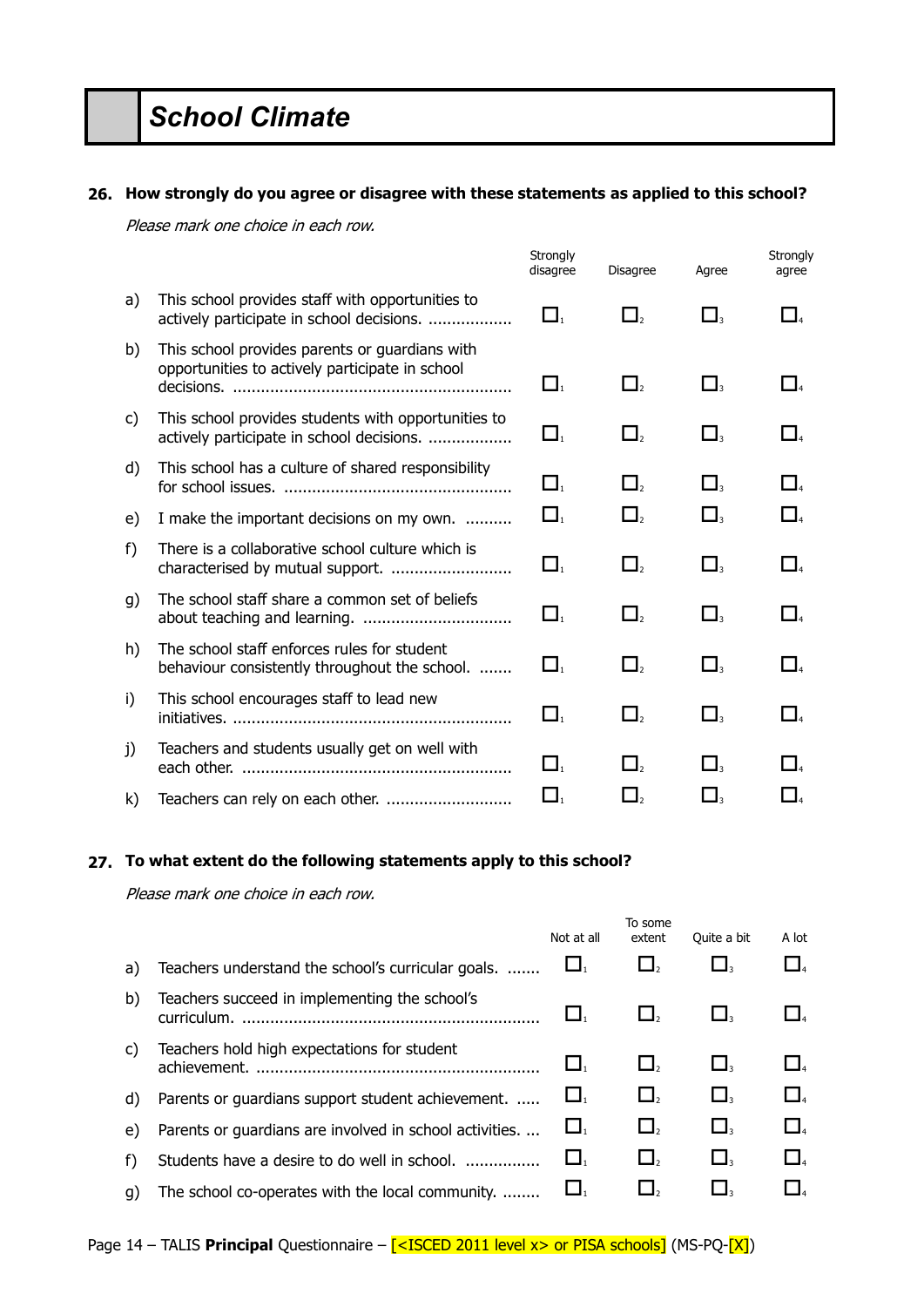# **28. How strongly do you agree or disagree with the following statements?**

Please mark one choice in each row.

|    |                                                         | Strongly<br>disagree | <b>Disagree</b> | Agree | Strongly<br>agree |
|----|---------------------------------------------------------|----------------------|-----------------|-------|-------------------|
| a) | This school quickly identifies the need to do things    |                      |                 |       |                   |
| b) | This school quickly responds to changes when<br>needed. |                      |                 |       |                   |
|    | This school readily accepts new ideas.                  |                      |                 |       |                   |
| d) | This school makes assistance readily available for      |                      |                 |       |                   |

# **29. To what extent is this school's capacity to provide quality instruction currently hindered by any of the following issues?**

|         |                                                                                                                                                                                                                                                 | Not at all                     | To some<br>extent   | Quite a bit                      | A lot               |
|---------|-------------------------------------------------------------------------------------------------------------------------------------------------------------------------------------------------------------------------------------------------|--------------------------------|---------------------|----------------------------------|---------------------|
| a)      |                                                                                                                                                                                                                                                 | $\Box$                         | $\Box$ <sub>2</sub> | $\Box$                           | $\Box$ 4            |
| b)      | Shortage of teachers with competence in teaching                                                                                                                                                                                                | $\Box_{\scriptscriptstyle{1}}$ | $\Box$ ,            | $\Box$                           | $\Box$              |
| C)      |                                                                                                                                                                                                                                                 | $\Box$                         | $\Box$              | $\Box$ <sub>3</sub>              | $\Box$ 4            |
| d)      | Shortage or inadequacy of instructional materials                                                                                                                                                                                               | $\Box_1$                       | $\Box_2$            | $\Box$                           | $\Box$              |
| e)      | Shortage or inadequacy of digital technology for<br>instruction (e.g. software, computers, tablets,                                                                                                                                             | $\Box_{\scriptscriptstyle{1}}$ | $\Box$              | $\Box$                           | $\Box$              |
| f)      |                                                                                                                                                                                                                                                 | $\Box_1$                       | $\square_{2}$       | $\Box_3$                         | $\Box$              |
| g)      | Shortage or inadequacy of library materials                                                                                                                                                                                                     | $\Box_{\cdot}$                 | $\Box_{2}$          | $\Box$                           | $\Box$              |
| h)      | Shortage of support personnel                                                                                                                                                                                                                   | $\Box$                         | $\Box_{2}$          | $\Box$                           | $\Box$ <sub>4</sub> |
| i)      | Shortage or inadequacy of instructional space (e.g.                                                                                                                                                                                             | $\Box_1$                       | $\Box_{2}$          | $\square$                        | $\Box$              |
| j)      | Shortage or inadequacy of physical infrastructure<br>(e.g. classroom furniture, school buildings,                                                                                                                                               | $\Box_{1}$                     | $\Box$              | $\Box$                           | $\Box$              |
| k)      | Shortage of teachers with competence in teaching<br>students in a multicultural or multilingual setting                                                                                                                                         | $\Box_{\scriptscriptstyle{1}}$ | $\Box_{2}$          | $\Box_3$                         | $\Box$              |
| $\vert$ | Shortage of teachers with competence in teaching<br>students from <socio-economically disadvantaged<="" td=""><td><math>\Box</math></td><td><math>\Box</math></td><td><math>\Box</math></td><td><math>\Box_{4}</math></td></socio-economically> | $\Box$                         | $\Box$              | $\Box$                           | $\Box_{4}$          |
| m)      | Shortage or inadequacy of necessary materials to                                                                                                                                                                                                | $\Box_{\scriptscriptstyle 1}$  | $\Box$ ,            | $\square_{\scriptscriptstyle 3}$ | $\Box$              |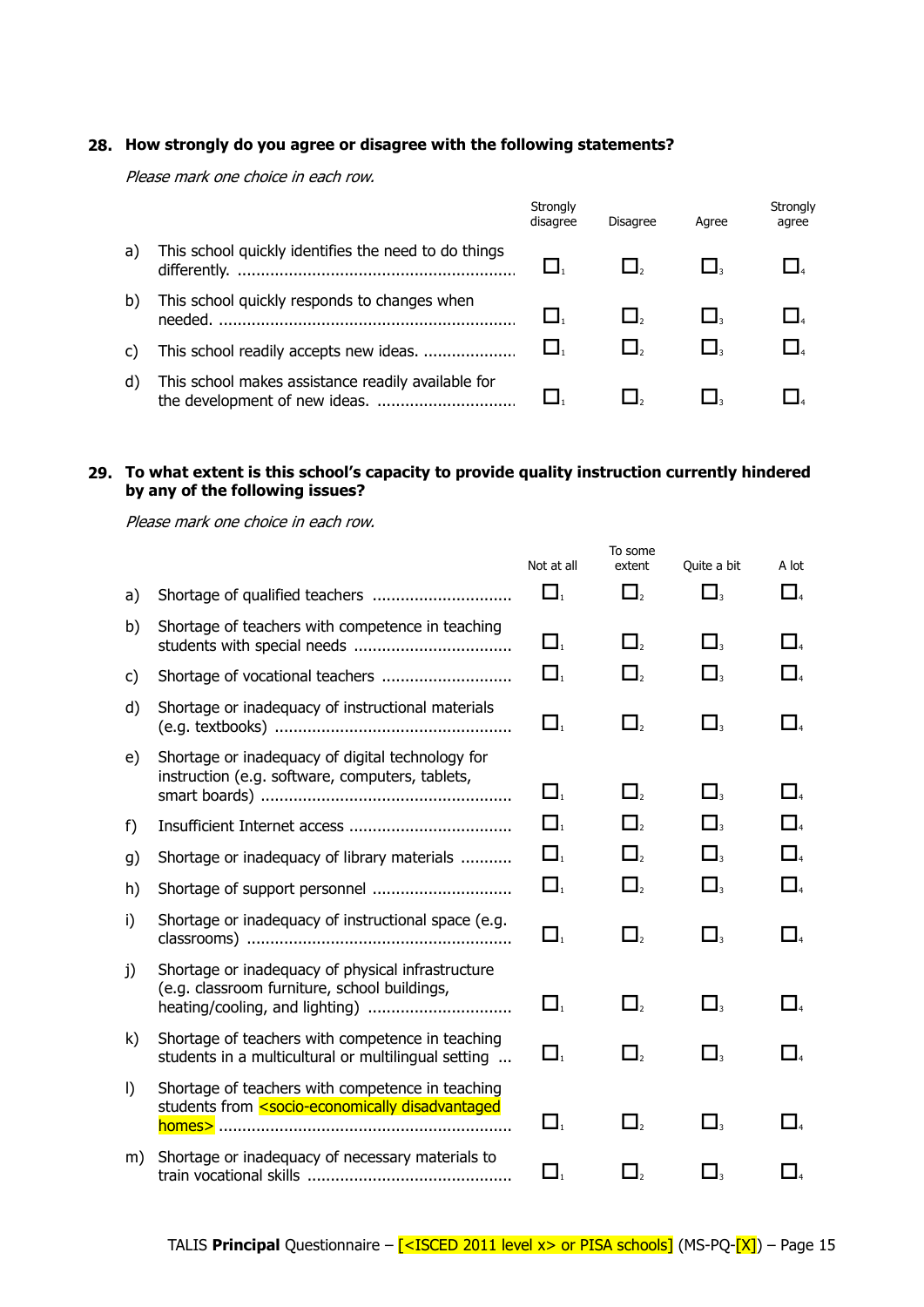| n) Shortage or inadequacy of time for instructional    | $\mathbf{L}$ | $\mathbf{L}$ | $\Box$ |
|--------------------------------------------------------|--------------|--------------|--------|
| o) Shortage or inadequacy of time with students $\Box$ | $\mathbf{L}$ | $\Box$       | $\Box$ |

# **30. In this school, how often do the following occur amongst students?**

| a) | Vandalism and theft                                                                                                      | Never  | Less than<br>monthly | Monthly | Weekly | Daily<br>—l ∈ |
|----|--------------------------------------------------------------------------------------------------------------------------|--------|----------------------|---------|--------|---------------|
| b) | Intimidation or bullying among students<br>(or other forms of verbal abuse)                                              | $\Box$ | 凵,                   | $\Box$  |        | ┙             |
| C) | Physical injury caused by violence among<br>students                                                                     | $\Box$ |                      | $\Box$  |        |               |
| d) | Intimidation or verbal abuse of teachers                                                                                 | ▁▌,    | $\Box$ ,             | $\Box$  |        | ┙             |
| e) | Use/possession of drugs and/or alcohol                                                                                   | $\Box$ | $\Box$               | $\Box$  |        | ┙             |
| f) | A student or parent/guardian reports<br>postings of hurtful information on the<br>Internet about students.               |        |                      |         |        |               |
| g) | A student or parent/guardian reports<br>unwanted electronic contact among<br>students (e.g. via texts, e-mails, online). |        |                      |         |        |               |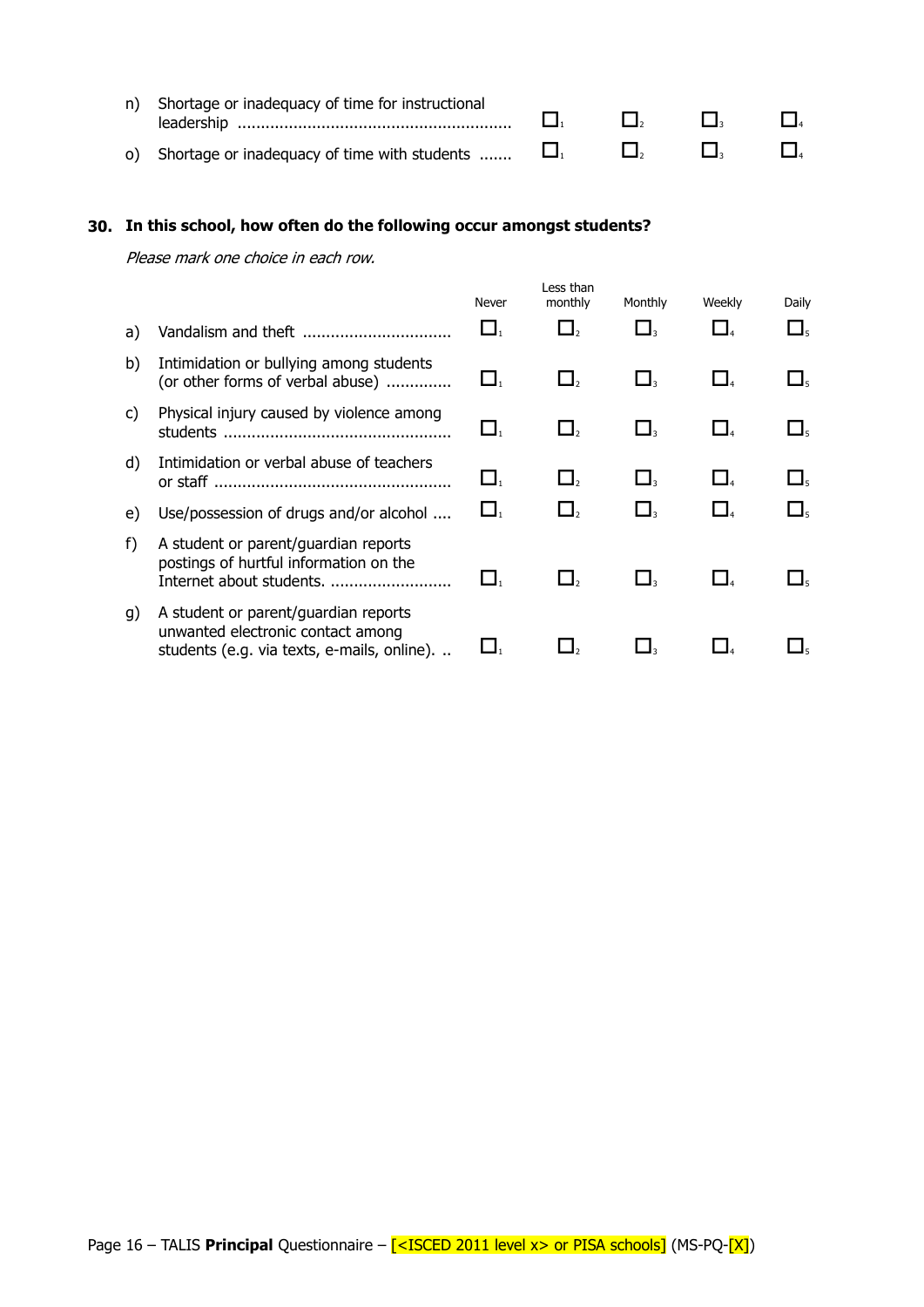# *Induction and Mentoring*

The following section includes questions on induction and mentoring.

'Induction activities' are designed to support new teachers' introduction into the teaching profession and to support experienced teachers who are new to a school, and they are either organised in formal, structured programmes or informally arranged as separate activities.

'Mentoring' is defined as a support structure in schools where more experienced teachers support less experienced teachers. This structure might involve all teachers in the school or only new teachers.

### **31. Do new teachers at this school have access to induction activities?**

Please mark one choice in each row.

|  | Yes. | No |
|--|------|----|
|  |      |    |
|  |      |    |

# **If you answered 'No' to a) and b)**  $\rightarrow$  **Please go to Question**  $\overline{[34]}$ **. If you answered 'No' to**  $\frac{\text{only}}{\text{a}}$  $\rightarrow$  **Please go to Question [33].**

# **32. Which teachers at this school are offered a formal induction programme?**

Please mark one choice.

- $\Box$ . All teachers who are new to this school
- $\Box$ <sub>2</sub> Only teachers new to teaching

# **33. Which of the following provisions are included in teacher induction at this school?**

|              |                                                             | Yes                            | <b>No</b>                      |
|--------------|-------------------------------------------------------------|--------------------------------|--------------------------------|
| a)           |                                                             | $\Box_1$                       | $\Box_{\scriptscriptstyle{2}}$ |
| b)           |                                                             | $\Box_1$                       | $\Box_{\scriptscriptstyle{2}}$ |
| $\mathsf{C}$ |                                                             | $\Box_1$                       | $\Box_{2}$                     |
| $\mathsf{d}$ | Planned meetings with principal and/or experienced teachers | $\Box$                         | $\Box_{2}$                     |
| e)           |                                                             | $\Box_{1}$                     | $\Box_{\scriptscriptstyle{2}}$ |
| $f$ )        |                                                             | $\Box_{1}$                     | $\Box_{2}$                     |
| g)           |                                                             | $\Box_{1}$                     | $\Box_{\scriptscriptstyle{2}}$ |
| h)           |                                                             | $\Box_{1}$                     | $\Box$                         |
| $\mathbf{i}$ |                                                             | $\Box_{\scriptscriptstyle{1}}$ | $\Box_{\scriptscriptstyle{2}}$ |
| j)           |                                                             | $\Box_1$                       | $\Box$ <sub>2</sub>            |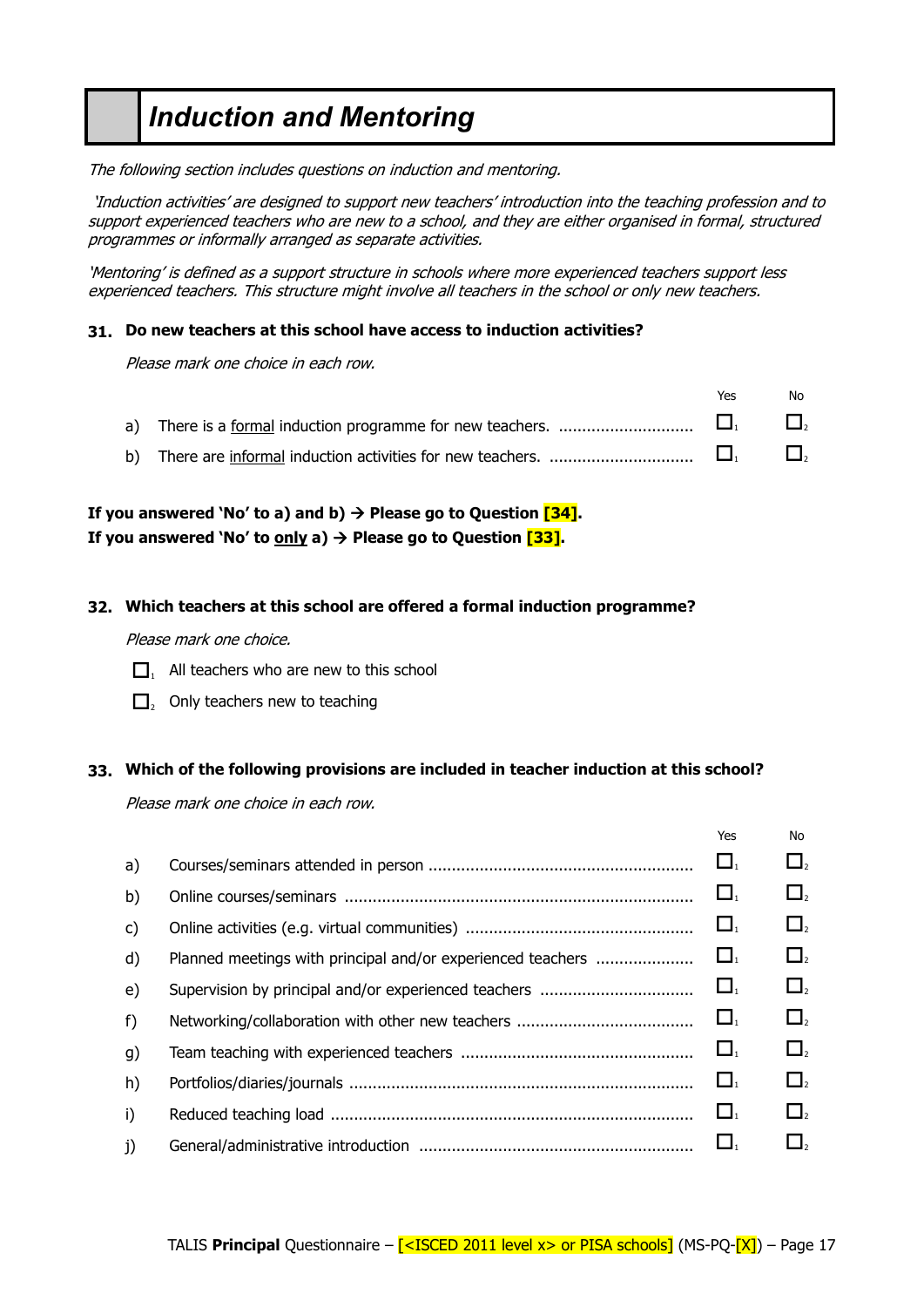#### **34. Do teachers at this school have access to a mentoring programme?**

#### Please mark one choice.

- $\Box$ , Yes, but only teachers who are new to teaching, i.e. in their first job as teachers, have access.
- $\Box$ <sub>2</sub> Yes, all teachers who are new to this school have access.
- $\Box$ , Yes, all teachers at this school have access.
- $\Box$ . No, at present there is no access to a mentoring programme for teachers in this school. **Please go to Question [37]**.

#### **35. Is the mentor's main subject field(s) the same as that of the teacher being mentored?**

Please mark one choice.

- $\Box$ , Yes, most of the time.
- $\Box$ , Yes, sometimes.
- $\Box$ , No, rarely or never.

#### **36. How would you generally rate the importance of mentoring for teachers and schools?**

|    |                                                           | Not<br>important<br>at all | Of low<br>importance | Of moderate<br>importance | Of high<br>importance |
|----|-----------------------------------------------------------|----------------------------|----------------------|---------------------------|-----------------------|
| a) | To improve teachers' pedagogical competence               | $\Box_1$                   | $\Box$               |                           |                       |
| b) | To strengthen teachers' professional identity             | $\Box_1$                   | $\Box$               |                           | $\Box$                |
| C) | To improve teachers' collaboration with colleagues.       | $\Box_1$                   | $\Box$               | $\Box$                    |                       |
| d) | To support less experienced teachers in their<br>teaching | ⊔,                         | $\Box$ ,             |                           |                       |
| e) | To expand teachers' main subject(s) knowledge             | $\Box_1$                   | $\Box$ ,             |                           | $\Box$                |
|    | To improve students' general performance                  | $\Box$ ,                   |                      |                           |                       |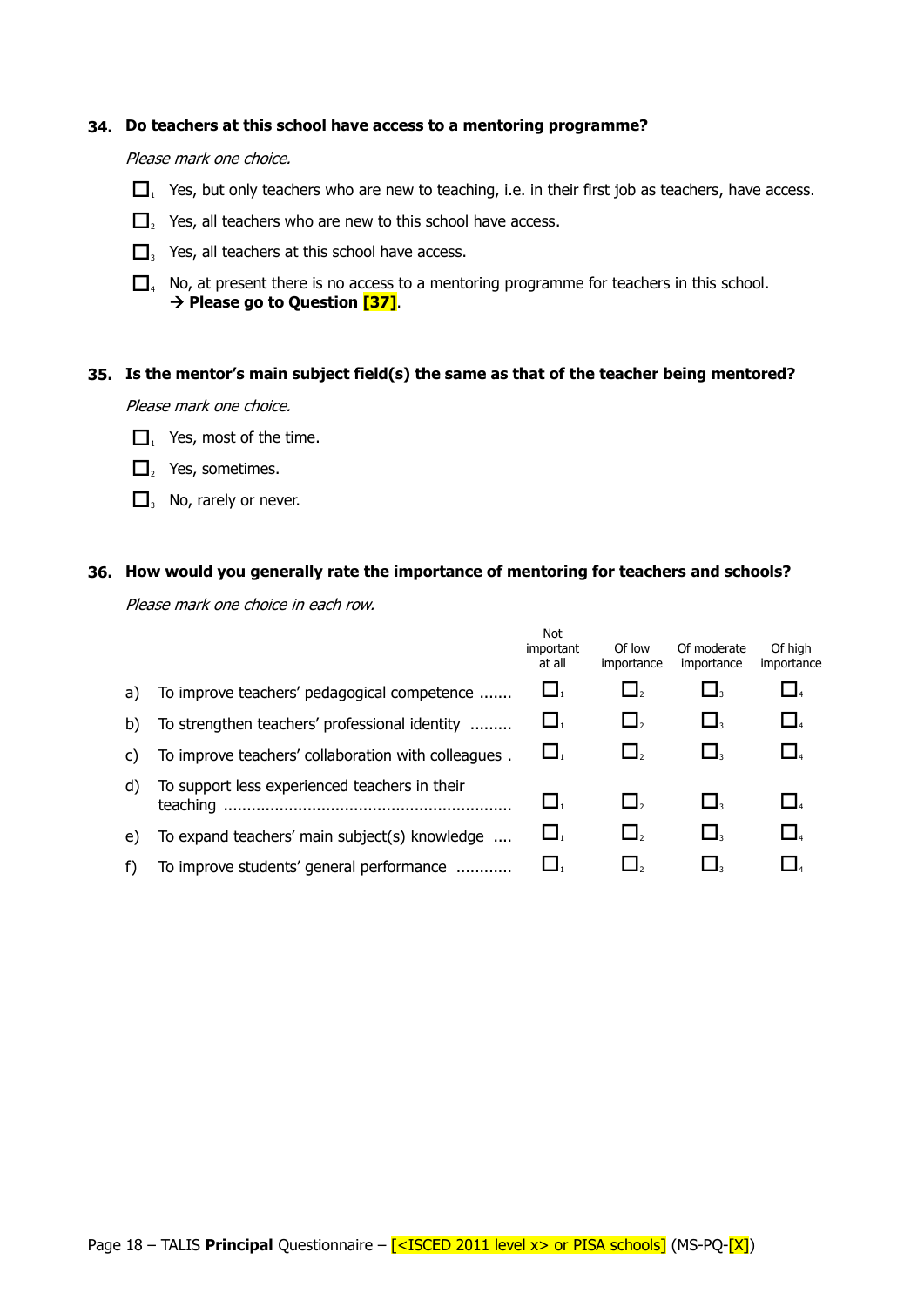# *Schooling in Diverse Environments*

The following section includes questions about school policies and practices concerned with diversity, with an emphasis on cultural diversity.

'Diversity' refers to the recognition of and appreciation for differences in the backgrounds of students and staff. In the case of cultural diversity it refers most notably to cultural or ethnic backgrounds.

# **37. Does this school include students of more than one cultural or ethnic background?**

Please mark one choice.

- $\Box$  Yes
- □, No → Please go to Question <sup>[39]</sup>.

# **38. In this school, are the following policies and practices in relation to diversity implemented?**

Please mark one choice in each row.

|    |                                                                               | Yes | No. |
|----|-------------------------------------------------------------------------------|-----|-----|
| a) | Supporting activities or organisations that encourage students' expression of |     |     |
| b) |                                                                               |     |     |
| C) | Teaching students how to deal with ethnic and cultural discrimination         |     |     |
| d) | Adopting teaching and learning practices that integrate global issues         |     |     |

# **39. In this school, are the following policies and practices implemented?**

Please mark one choice in each row.

|                                                                                     | Yes | No                  |
|-------------------------------------------------------------------------------------|-----|---------------------|
| a) Teaching students to be inclusive of different socio-economic backgrounds $\Box$ |     | $\Box$ <sub>2</sub> |
|                                                                                     |     |                     |
|                                                                                     |     | $\Box$ ,            |
| d) Additional support for students from disadvantaged backgrounds $\Box$ $\square$  |     |                     |

# **40. In your view, approximately how many teachers in this school would agree with the following statements?**

|                                                       | None or<br>almost none | Some | Many | All or almost<br>all |
|-------------------------------------------------------|------------------------|------|------|----------------------|
| a) It is important to be responsive to differences in |                        |      |      |                      |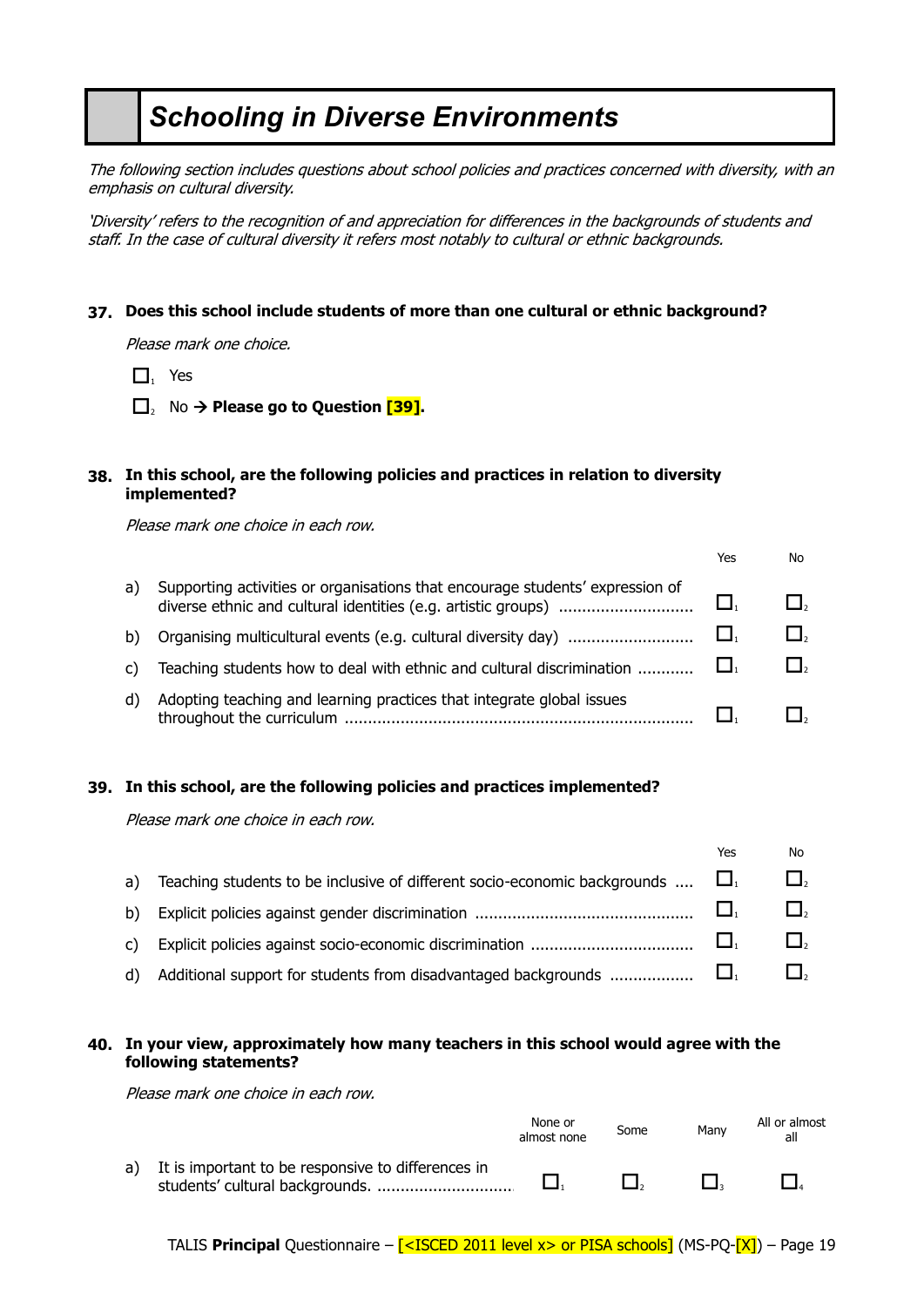| It is important for students to learn that people<br>from other cultures can have different values.            |  |  |
|----------------------------------------------------------------------------------------------------------------|--|--|
| Respecting other cultures is something that<br>children and young people should learn as early as<br>possible. |  |  |
| Children and young people should learn that<br>people of different cultures have a lot in common               |  |  |

# **41. In your view, approximately how many teachers in this school would agree with the following statements?**

|    |                                                                                                  | None or<br>almost none | Some | Many | All or almost<br>all |
|----|--------------------------------------------------------------------------------------------------|------------------------|------|------|----------------------|
| a) | Schools should encourage students from different<br>socio-economic backgrounds to work together. |                        |      |      |                      |
| b) | Students should learn how to avoid gender<br>discrimination.                                     |                        |      |      |                      |
| C) | It is important to treat female and male students                                                |                        |      |      |                      |
| d) | It is important to treat students from all socio-<br>economic backgrounds in the same manner.    |                        |      |      |                      |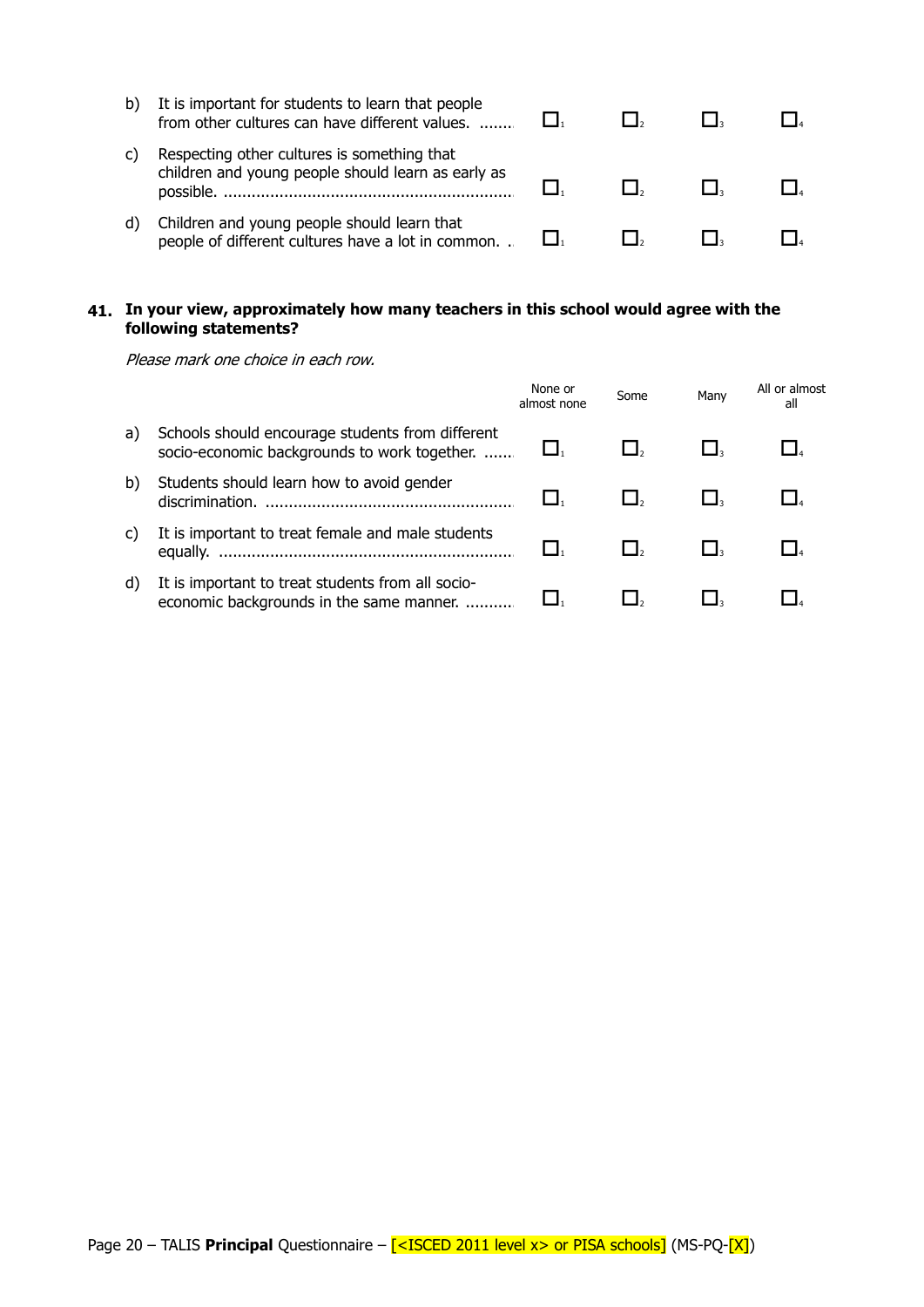# *Job Satisfaction*

#### **42. For how many more years do you want to continue to work as a principal?**

Please write a number.

| | | Years

### **43. Thinking about your job at this school, to what extent are the following sources of stress in your work?**

Please mark one choice in each row.

|    |                                                                                                                         | Not at all     | To some<br>extent   | Quite a bit              | A lot               |
|----|-------------------------------------------------------------------------------------------------------------------------|----------------|---------------------|--------------------------|---------------------|
| a) | Having too much teacher appraisal and feedback work<br>to do ……………………………………………………………                                    |                | $\Box_2$            | ⊔.                       | $\Box$ <sub>4</sub> |
| b) | Having too much administrative work to do (e.g. filling                                                                 | $\Box_1$       | $\Box$ ,            | $\sqcup_\text{\tiny{3}}$ | $\Box$              |
| C) | Having extra duties due to absent school staff                                                                          | $\mathbf{L}_1$ | $\Box$ ,            | $\Box$ <sub>3</sub>      | $\Box$ 4            |
| d) | Being held responsible for students' achievement                                                                        | $\Box_1$       | $\Box$              | $\Box$                   | $\Box$ 4            |
| e) |                                                                                                                         | $\Box$         | $\Box$ <sub>2</sub> | $\Box$                   | $\Box$ 4            |
| f) | Being intimidated or verbally abused by students                                                                        | $\Box$         | $\Box$              | $\Box$                   | $\Box$              |
| g) | Keeping up with changing requirements from <local,<br>municipality/regional, state, or national/federal&gt;</local,<br> |                |                     |                          |                     |
|    | authorities                                                                                                             | $\Box_1$       | $\Box$              | $\Box$                   | $\Box$              |
| h) | Addressing parent or guardian concerns                                                                                  | Ц.             | $\Box$ <sub>2</sub> | $\Box$                   | $\Box$              |
| i) | Accommodating students with special needs                                                                               | LJ.            |                     |                          |                     |

# **44. We would like to know how you generally feel about your job. How strongly do you agree or disagree with the following statements?**

|    |                                                    | Strongly<br>disagree | <b>Disagree</b> | Agree                                    | Strongly<br>agree              |
|----|----------------------------------------------------|----------------------|-----------------|------------------------------------------|--------------------------------|
| a) | The advantages of this profession clearly outweigh | $\Box_1$             |                 |                                          |                                |
| b) | If I could decide again, I would still choose this | $\Box_1$             |                 |                                          |                                |
| C) | I would like to change to another school if that   | $\mathbf{L}_1$       | $\Box$          | $\mathsf{\mathbf{\mathsf{L}}}\mathsf{L}$ | $\Box$                         |
| d) | I regret that I decided to become a principal.     | $\Box$               | $\Box$ ,        | $\Box$                                   | $\Box_{\scriptscriptstyle{4}}$ |
| e) |                                                    | $\Box_1$             | $\Box$          |                                          | $\Box$                         |
| f) | I wonder whether it would have been better to      |                      |                 |                                          |                                |